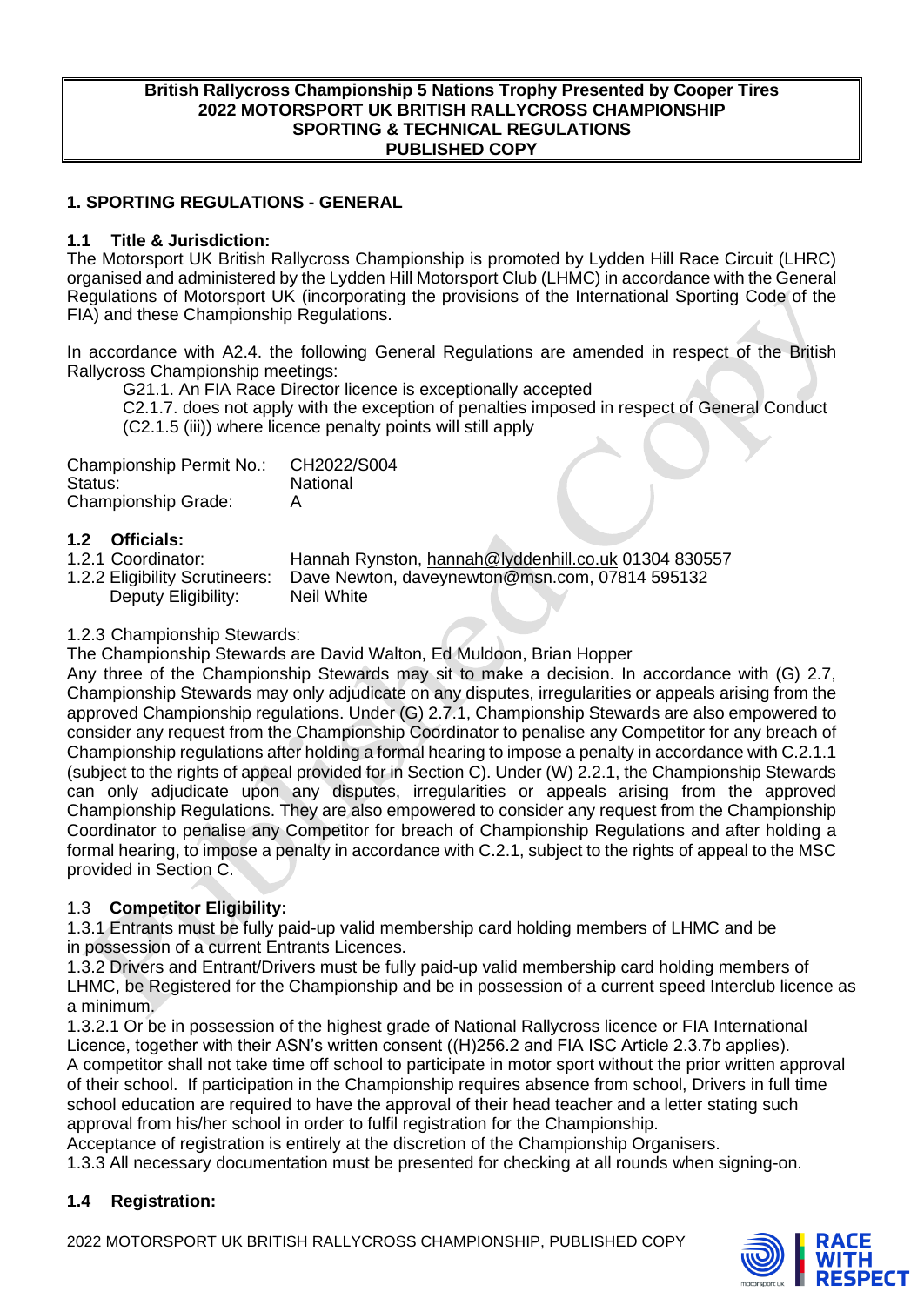1.4.1 Applications to register for the Championship must be completed using the registration form available from RallycrossBRX.com, or the Championship Coordinator. Where a car is entered for the Championship, by someone other than the Driver, it will be necessary for that Entrant (who must be in possession of a valid Entrants Licence) to complete the Registration Form along with, and nominating, their Driver. By applying for registration, the Entrant and Driver agree to be bound by these regulations. the technical regulations, and supplementary regulations for the Championship as well as the regulations of Motorsport UK and any commercial regulations issued by the Championship Organisers. Acceptance of applications is entirely at the discretion of the Championship Organisers.

1.4.1 (a) By registering for the Championship all competitors and their associates commit to positively promote and demonstrate the Motorsport UK's Respect Code which is appended to these regulations (Appendix 2).

1.4.1 (b) Where any reports of disrespectful conduct are judged to be well founded the Championship organisers may issue warnings or require remedial actions and/or report the matter to the Championship Stewards who may impose appropriate penalties which can include loss of Championship points and/or race bans through to Championship Expulsion and referral to Motorsport UK.

1.4.1 (c) It is imperative that we promote the safety and wellbeing of young people and adults at risk. In addition to this all participants must be aware of their behaviour and conduct at all times and abusive language and harmful behaviour will not be tolerated. Any such incidents must be reported to the Championship Coordinator and/or Safeguarding Officer who will also relay the report Motorsport UK. Details of the Motorsport UK Policies and Guidelines are available at: [www.motorsportuk.org/resource-centre](http://www.motorsportuk.org/resource-centre) by selecting Policies and Guidelines.

1.4.2 The registration fee is £125 for the full Championship or £35 per round on a round-by-round basis.

1.4.3 Applications for registration open with the publication of these regulations and close at the closing date for entries of the final round.

#### **1.5 Championship Rounds:**

1.5.1 The Championship will consist of 11 events

| Round          | Date                          | Venue         | Entry closing date         | <b>Organising Club</b> |
|----------------|-------------------------------|---------------|----------------------------|------------------------|
| 1              | 16th April 2022               | Lydden Hill   | 6th April 2022             | <b>LHMC</b>            |
| $\overline{2}$ | 18th April 2022               | Lydden Hill   | 8 <sup>th</sup> April 2022 | <b>LHMC</b>            |
| 3              | 14th May 2022                 | Pembrey       | 4 <sup>th</sup> May 2022   | <b>LHMC</b>            |
| 4              | 15th May 2022                 | Pembrey       | 5 <sup>th</sup> May 2022   | <b>LHMC</b>            |
| 5              | 4 <sup>th</sup> June 2022     | Mondello Park | 24th May 2022              | <b>MPSC</b>            |
| 6              | 5 <sup>th</sup> June 2022     | Mondello Park | 25th May 2022              | <b>MPSC</b>            |
|                | 27th August 2022              | Pembrey       | 17th August 2022           | <b>LHMC</b>            |
| 8              | 29th August 2022              | Pembrey       | 19th August 2022           | <b>LHMC</b>            |
| 9              | 15th/16th October 2022        | <b>Dreux</b>  | 29th June 2022             |                        |
| 10             | 5 <sup>th</sup> November 2022 | Lydden Hill   | 25th October 2022          | <b>LHMC</b>            |
| 11             | 6 <sup>th</sup> November 2022 | Lydden Hill   | 26th October 2022          | <b>LHMC</b>            |

Entry fees for each meeting will be confirmed in the Supplementary Regulations and on the championship entry form.

The Organisers reserve the right, in accordance with the Motorsport UK Yearbook D11.2, to cancel, postpone, change, or substitute events if necessary due to exceptional unforeseeable conditions, and are not liable for any damages so incurred as a result.

1.5.2 Entry secretary: Simone Cornish, [simone@lyddenhill.co.uk](mailto:simone@lyddenhill.co.uk) 01304 830557

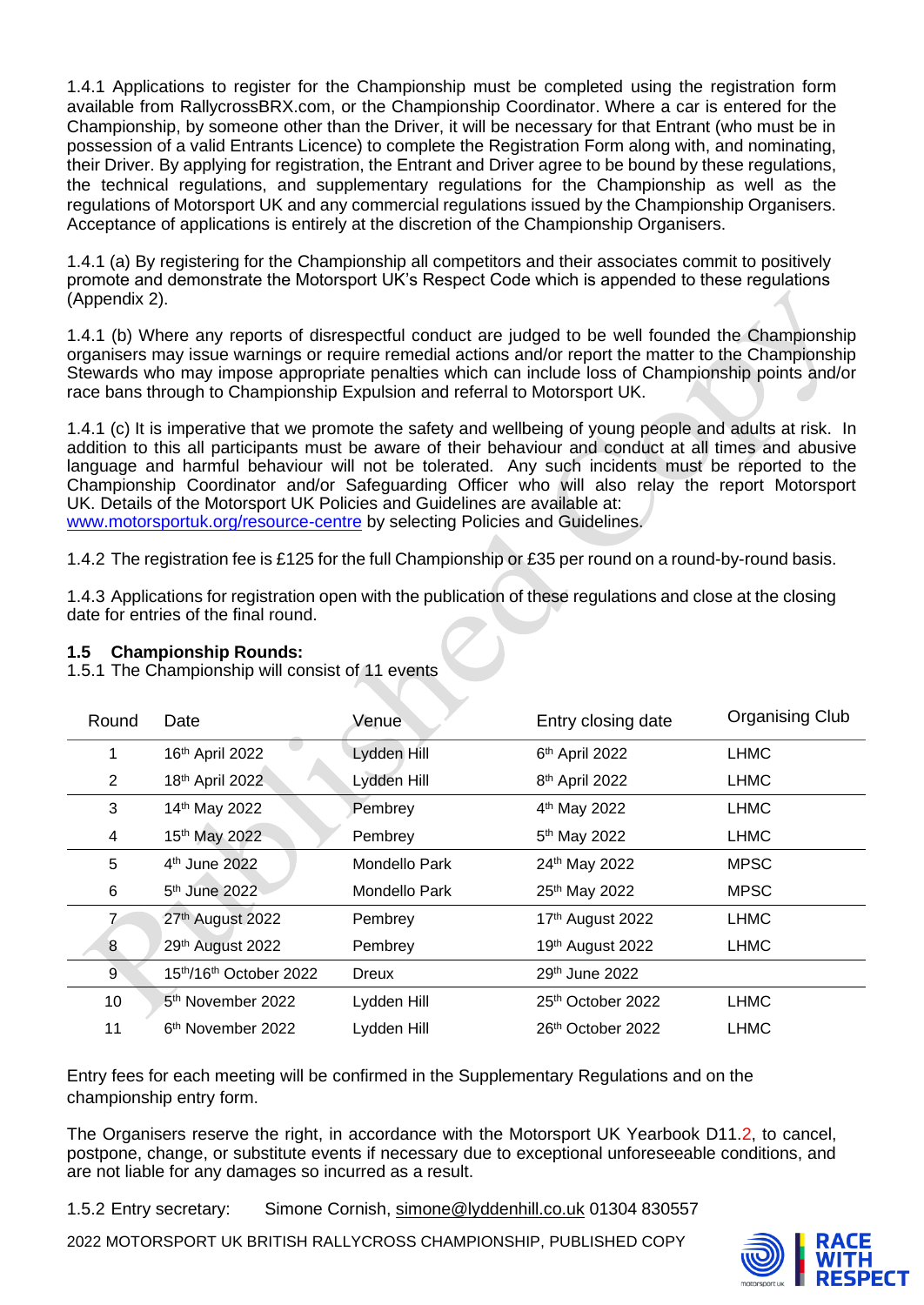1.5.3 Circuits used in the Championship are licenced by Motorsport UK, Motorsport Ireland or FFSA and approved for all classes of rallycross car up to and including Supercar.

#### **1.6 Scoring:**

1.6.1 In order to score points, collect trophies and awards, all cars and Drivers competing in the Championship will be required to display and wear Championship Sponsors' branding in the nominated position on clothing and vehicle as per the Championship's branding document. Non-compliance will result in loss of points, trophies, and awards for the relevant element of that event until compliance. The position of branding to be carried on cars and clothing will be specified the Championship Branding Guide (7, Commercial).

1.6.2 The Championship Organisers reserve the right to enter a guest car(s) into any Championship event. Such entries will not be registered for the Championship and will not score points but can qualify for event awards. Guest competitors must comply with the licence eligibility criteria as prescribed in article 1.3 but do not need to register for the Championship. Full Championship points will be awarded to the registered drivers, for clarification, if a guest driver places third, a registered driver in fourth place will receive the Championship points that he/she would have received for placing third

1.6.3 The allocation of Championship points will be determined as follows:

Championship points will be awarded from first to eighth positions and will be based on the classification of the final.

Additional Championship points will be awarded for intermediate classification and semi-final positions. In any event where the semi-finals, and/or the final is not run, competitors will score full championship points based on positions at the Intermediate Classification or the qualifying order for the final and the Intermediate Classification as appropriate.

| 1st | 8 points  | 9th              | 0 points |
|-----|-----------|------------------|----------|
| 2nd | points    | 10th             | 0 points |
| 3rd | 6 points. | 11th             | 0 points |
| 4th | 5 points  | 12 <sub>th</sub> | 0 points |
| 5th | 4points   | 13th             | 0 points |
| 6th | 3 point   | 14th             | 0 points |
| 7th | 2 points  | 15th             | 0 points |
| 8th | point     | 16th             | 0 points |

Championship points will be awarded for the Intermediate Classification as shown below.

Championship points will be awarded for semi-finals as shown below.

| 1st | 6 points |
|-----|----------|
| 2nd | 5 points |
| 3rd | 4 points |
| 4th | 3 points |
| 5th | 2 points |
| 6th | 1 point  |

Following completion of the Final and/or publication of the event classification where no final is run, Championship points will be awarded for finals as shown below.

| 1st | 12 points |
|-----|-----------|
| 2nd | 10 points |
| 3rd | 9 points  |
| 4th | 8 points  |
| 5th | 7 points  |
| 6th | 6 points  |
| 7th | 5 points  |

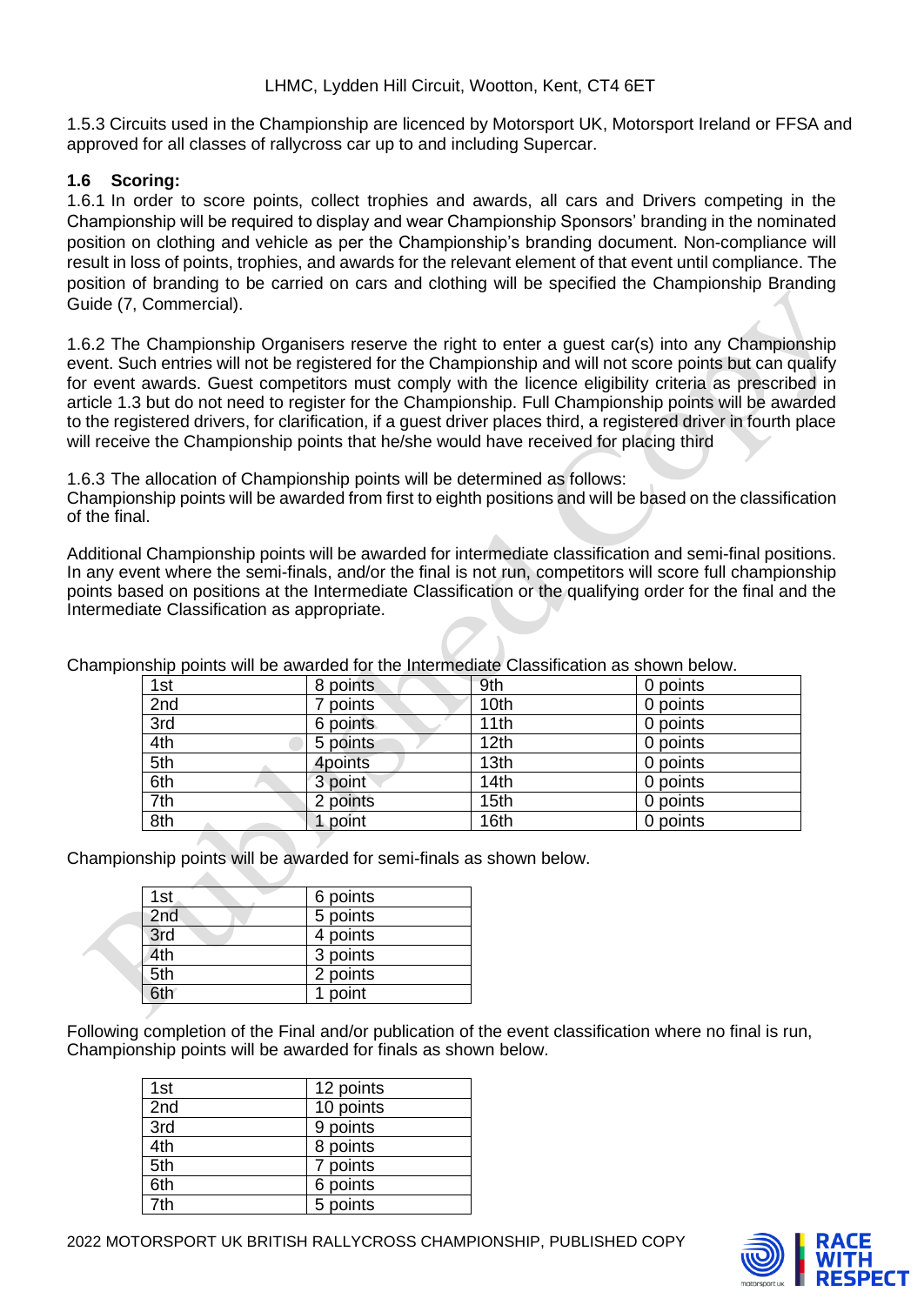| . ت |
|-----|
|-----|

In the Championship a competitor will count results from all of the Championship events run less one, however only a round that has been started can be dropped.

Where events run combined with other championships, those not registered in the Championships for the purpose of point scoring will be ignored.

All Championship events will score maximum points regardless of distance.

1.6.4 If a dead heat is declared in any race, semi-final or final, all the Drivers concerned will score full points for that place.

In the event of a tie between two or more Competitors in the Championship, the greater number of first place finishes in finals or full declared event results achieved by the Competitors involved in the tie will be used to determine the overall final standing.

Should a tie still exist, it will be resolved by taking into account the greater number of second places achieved; then third places etc.

Should a tie still exist, it will be resolved by taking into account the number of competitors (i.e., points scorers) beaten during the season by each Competitor.

#### 1.6.5 Deleted

#### 1.6.6 Event Penalties

Where a competitor is disqualified from a qualifying race, semi-final or final, or from the event, that event must be one of those counted towards the end of year score among those contributing to his/her championship score.

#### **1.7 Awards:**

1.7.1 All trophies will be presented to the drivers as soon after the last race as is practical. To receive event trophies, the driver must attend the prize-giving in race-wear with branding correctly displayed. Cooper Tires caps will be given to competitors and must be worn for the duration of prize giving. Prize giving will be conducted in accordance with local coronavirus regulations which will be provided in the Final Instructions.

1.7.2 Trophies will be presented at each event to drivers as follows: 1st, 2nd, and 3rd: A trophy

1.7.3 End of season awards are Trophies and will be presented as follows The British Rallycross Champion, a trophy Second place, a trophy Third place, a trophy The British Rallycross Champion is required to attend the Motorsport UK Annual British Championship Awards presentation.

#### 1.7.4 Bonuses:

The Championship Organisers will endeavour to obtain sponsored awards or bonuses during the series and reserve the right to introduce same at any time without any obligation to distribute such awards retrospectively.

In the event of any Provisional Results or Championship Points Tables being revised after any provisional awards presentations and such revisions affecting the distribution of any awards, the Competitors concerned must return such awards to the organising club for the event concerned in good condition within seven days.

#### 1.7.5 Entertainment Tax liability

In accordance with current government legislation, the organiser is legally obliged to withhold tax at the basic rate on all payments to non-UK resident sportsmen/women and account to HMRC using form FEU1, the quarterly return of payments made to non-resident entertainers and sportsmen/women.

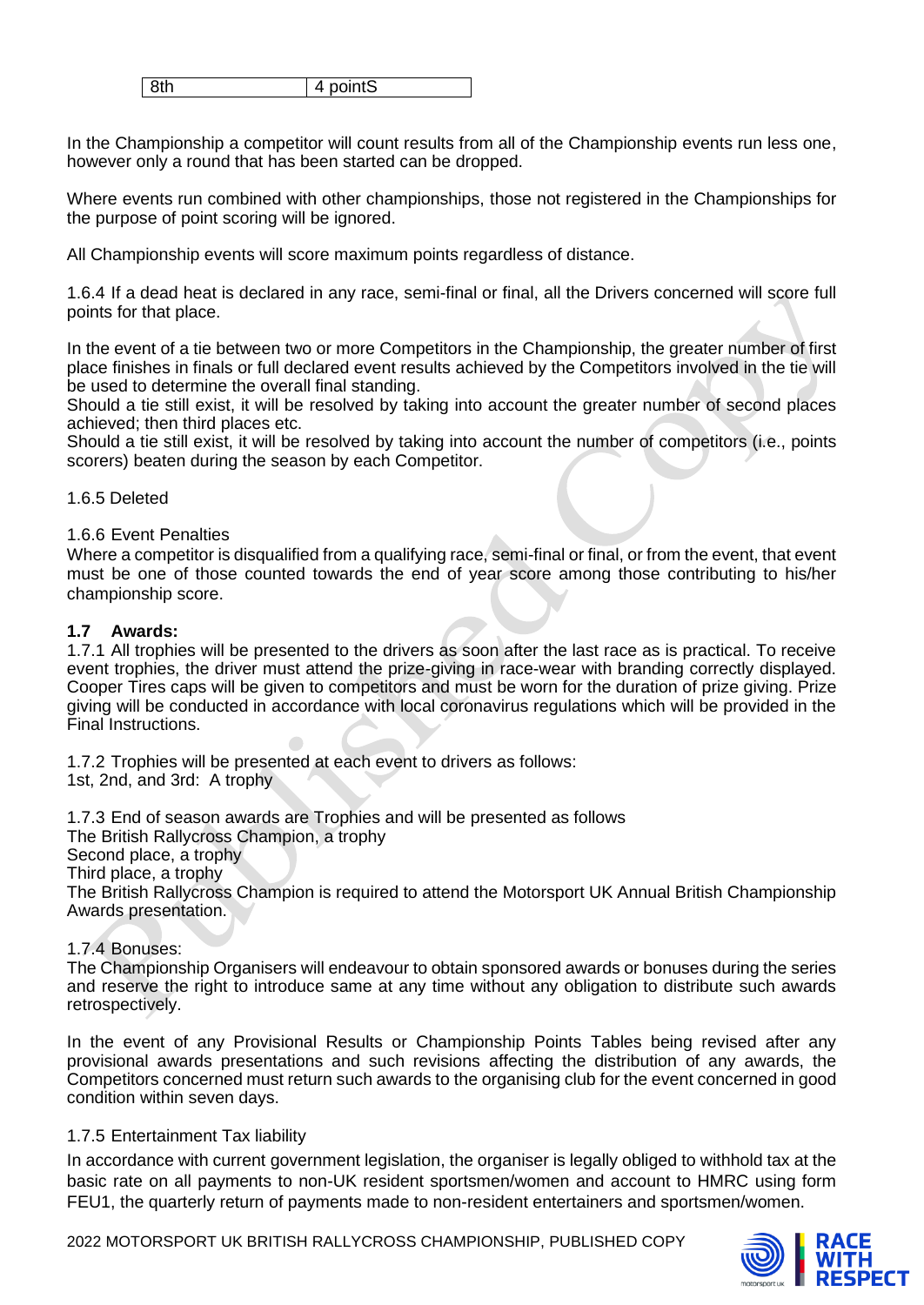That is, those persons who do not have a normal permanent residence in the UK. The UK does not include the Isle of Man, Channel Islands or Eire. This means that, as the organiser, LHMC is required to deduct tax at the current rate applicable from any such payments they may make to non-UK residents.

Under certain circumstances, it may be possible for competitors to enter into an agreement with HMRC to limit the tax withheld. Any application for such an arrangement must be made in writing and not later than 30 days before the payment is due.

For further information contact: Charities, Savings and International 1 HM Revenue and Customs BX9 1AU United Kingdom Tel: 03000 547 395

# 2. **SPORTING REGULATIONS - JUDICIAL PROCEDURES**

2.1 **Rounds:** In accordance with Section C of the current Motorsport UK Yearbook these regulations and any Supplementary regulations for the event.

2.2 **Championship:** In accordance with Section C of the current Motorsport UK Yearbook and these regulations.

2.3 Any Regulation clarifications necessary during the year will be notified in writing to all registered Competitors in an Official Bulletin (Motorsport UK Yearbook D11.2).

2.4 C2.1.7. does not apply with the exception of penalties imposed in respect of General Conduct (C2.1.5 (iii)) where licence penalty points will still apply

#### **2.5. TECHNICAL DISPUTES**

2.5.1. The Organisers and the Championship Eligibility Scrutineer reserve the right to check, seal and/or remove any suspect part for more detailed examination.

2.5.2 The Organisers and the Championship Eligibility Scrutineer also reserve the right to impound individual parts or the whole car without prior notification.

All costs will be borne by the Competitor.

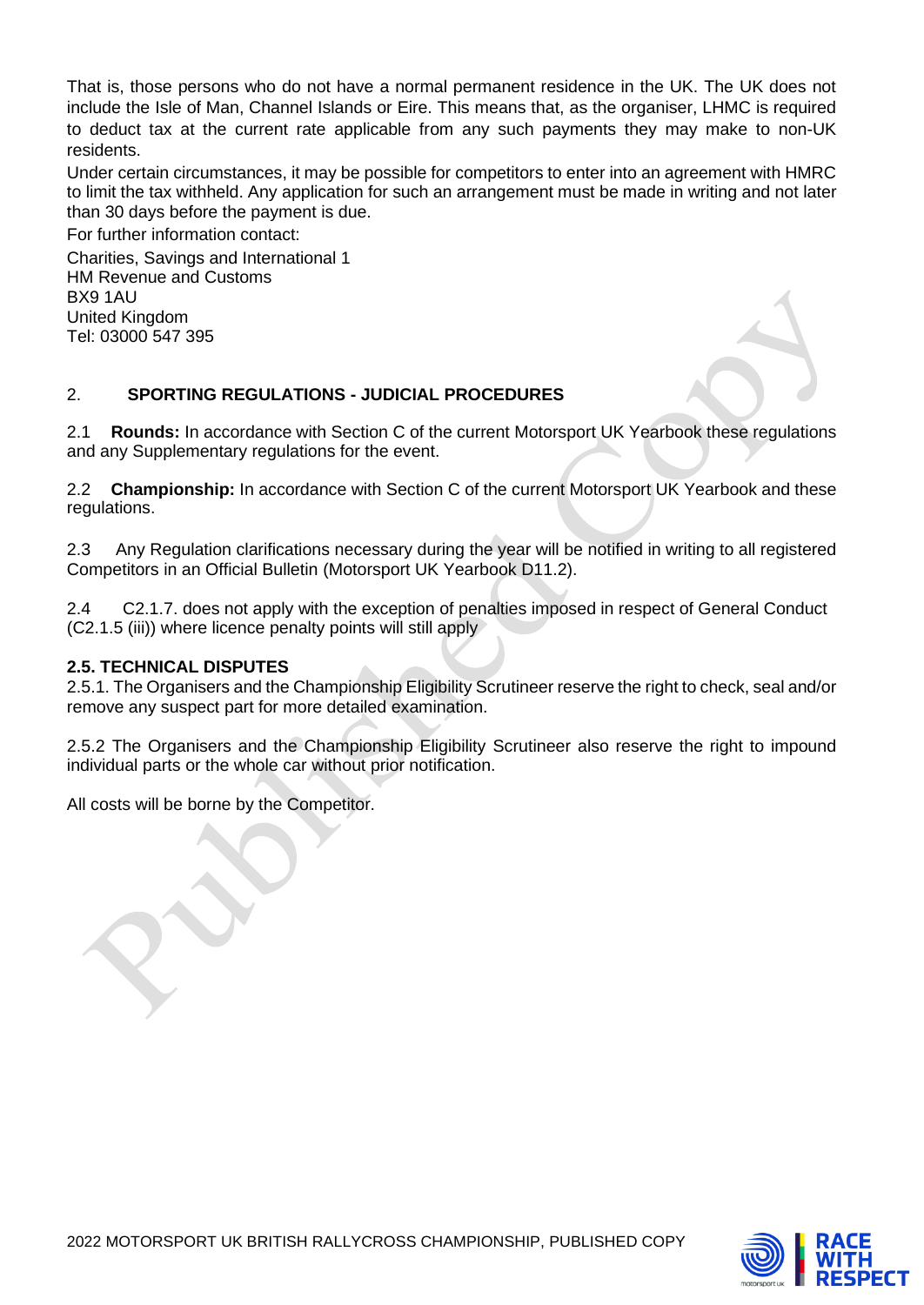## **3. CHAMPIONSHIP MEETINGS & PROCEDURES**

#### 3.1 **Entries:**

3.1.1 Competitors are responsible for submitting correct and complete entries with the correct entry fee prior to the closing date for entries before each Event.

3.1.2 Incorrect or incomplete entries (Including driver to be nominated entries) are to be held in abeyance until they are complete and correct and the date of receipt for acceptance of entry purposes shall be the date on which the Entry Secretary receives the missing or corrected information or fee.

3.1.3 Any withdrawal of Entry or Driver/Car changes made after acceptance of any entry must be notified to the Entry Secretary in writing. Motorsport UK Yearbook D25.1.12 applies.

3.1.4 The Entry Fee for each event shall be specified in the Supplementary Regulations and on the entry form.

3.1.5 Reserves will be listed in the Final List of Entries published with Final Instructions or in a Bulletin.

### 3.2 **Briefings:**

Organisers should notify Competitors of the times and locations for all briefings in the Final Instructions for the meetings. Competitors must attend all briefings. However, briefings will be conducted in compliance with local coronavirus regulations which may include electronic briefings in advance of the event.

### 3.3 **Practice:**

3.3.1.Should any Practice session be disrupted the Race Director/Clerk of the Course shall not be obliged to resume or re-run the session, the decision of the Clerk of the Course shall be final.

3.3.2.Each driver shall complete a minimum of 3 laps in the car to be raced and in the correct session.

#### 3.4. **Races:**

3.4.1 Each event will consist of practice, up to four rounds of Qualifying races, semi-finals and final.

3.4.2 A joker lap will be used where the circuit track licence allows. This will be advised in final instructions or official bulletin. In each qualifying heat, one of the laps must be the Joker Lap. In the Qualifying races any driver who does not take the joker lap will receive a penalty of 30 seconds. In a semi-final or final any driver who does not take the joker lap will be classified last in that race. Two judges of fact will be appointed to note the numbers of the cars passing through (one judge of fact where there is a timing loop in the Joker Lap). At the exit of the joker lap, the cars on the main track have priority. (see Motorsport UK Yearbook N5.1.4).

3.4.3 This category will start Qualifying Races in 3-2-3 or 5 abreast formats up to the maximum allowed by the track licence. In all cases the decision of the Clerk of the Course is final, grid format may be amended at the discretion of the Clerk of the Course. Grids for semi-finals and finals will have a maximum of eight starters in 3-2-3 format.

3.4.4 The grids for the first Qualifying races will be pre-determined by random draw. The grids for the second Qualifying races will be based on the result of the first Qualifying, and the grids for the third Qualifying races will be based on the result of the second Qualifying (i.e., the fastest driver in Qualifying one will be on pole for the last race for the second Qualifying. The second fastest will be in second grid slot in the last race, etc). Where there are two or more races per Qualifier, the number of starters will be split as equally as possible over the races run.

3.4.5 Qualifying heats will be run over 4 laps, semi-finals will run over 5 laps and finals will be run over six laps. Race length may be changed at the discretion of the Clerk of the Course.

3.4.6 If there are fewer than 10 entries in a Championship or class, the Clerk of the Course may run combined races in qualifying and finals for those cars.

Championships and classes may be amalgamated for the duration of the events at the discretion of the Clerk of the Course. Any such amalgamation will be detailed in final instructions or other bulletins.

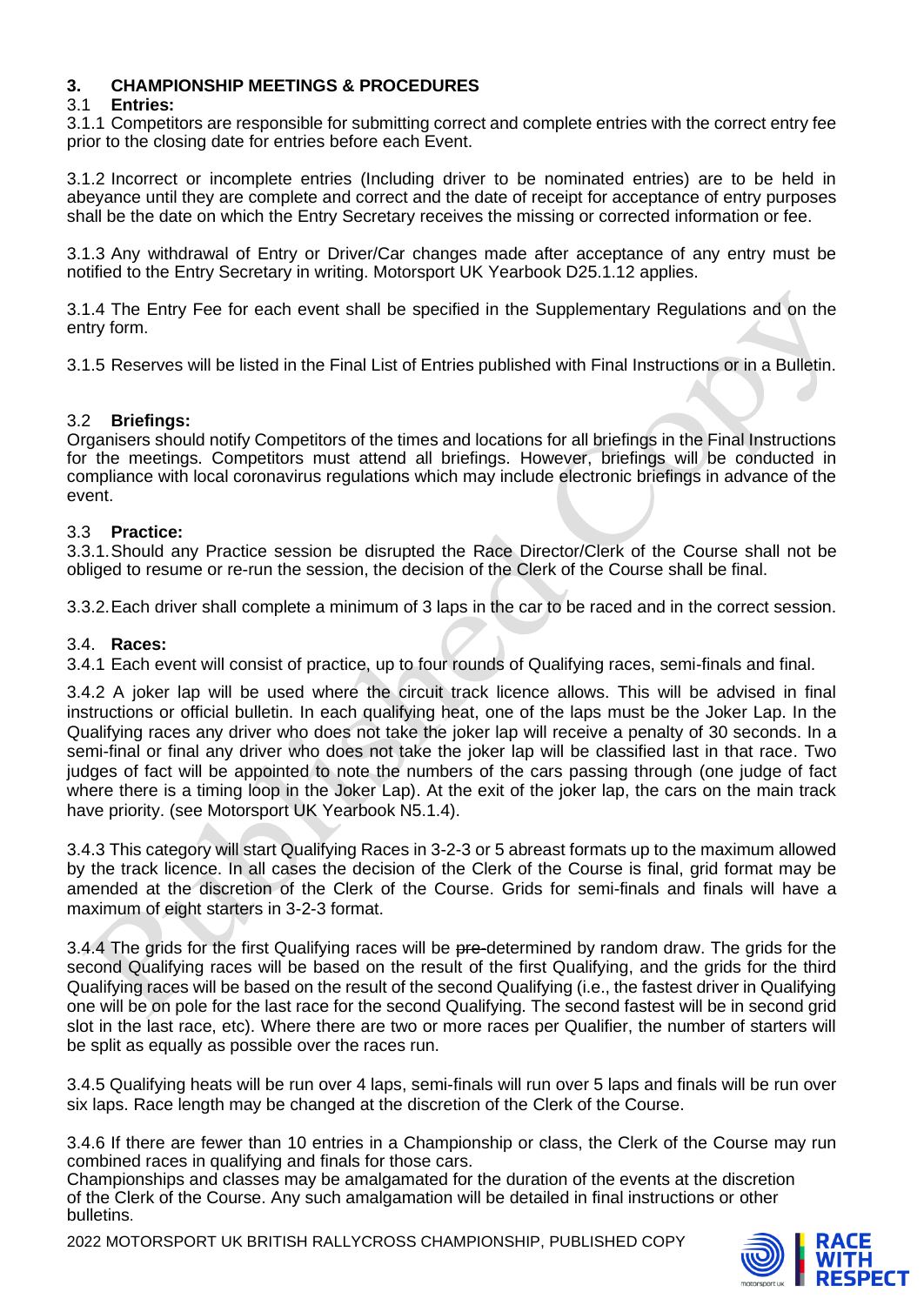3.4.7 Should any race be disrupted the Clerk of the Course shall not be obliged to resume or re-run the race.

## **3.5 Qualifying points**

3.5.1All the Qualifying Heats will be timed, and the fastest Driver in each Qualifying Heat will be awarded 50 points, the second fastest 45 points, the third fastest 42 points, the fourth fastest 40 points, the fifth fastest 39 points, the sixth fastest 38 points, the seventh fastest 37 points, and so on.

3.5.2 Those Drivers who did not complete a Qualifying Heat (DNF) will be credited with a total of points equal to the number of points that the slowest Driver would be given, less one point, supposing that all the starters in the Competition were classified. Those Drivers who did not start the Qualifying Heat (DNS) and those Drivers who were disqualified (DSQ) from the Qualifying will not be credited with any points. In the event that two or more Drivers achieve equal times, they will be separated according to their best lap time during the Qualifying concerned.

If a race is restarted, a Driver who started in the first or subsequent starts, but was not able to start in the race that was completed, will be shown as DNF instead of DNS and will be credited with the appropriate number of points

3.5.3 After the Qualifying Heats, there will be an intermediate classification according to each Driver's total points scored in the four Qualifying Heats. In the event of tied positions in the intermediate classification, precedence will be given to the Driver who the greater number of first places, then second places, then third places, etc., achieved in all the Qualifying Heats. In the event of further tie, precedence will be given to the Driver who was the fastest in the last Qualifying heat. To appear in this intermediate classification, a Driver must have crossed the finish line having completed the same number of laps as the winner and been duly classified in at least one qualifying heats.

3.5.4 Semi-finals will only be run if there are a minimum of 10 qualifiers able to participate. A driver who has qualified for the semi-finals or final but is unable to take the start and does not inform the organisers of this may be penalised with the loss of Championship points.

3.5.5 To be classified as a finisher and qualify for the semi-finals or final a competitor must have completed at least one Qualifying race.

3.5.6 The results of all qualifying races will count in the Intermediate Classification.

3.5.7 Where competitors have equal points in the Intermediate Classification, precedence will be given to the driver(s) who were fastest in the third Qualifying races. Should that fail to resolve the tie, the fastest time in the second Qualifying races will be considered, and then the fastest time in the first Qualifying races.

#### 3.6 **Finals**

3.6.1 The 16 top scoring drivers in the intermediate classification will qualify for the semi-finals. The winner, second, third and fourth place driver in each semi-final will qualify for the final. The semi-finals will only be run if there are at least 10 cars able to participate a minimum of five cars per semi-final; if the semi-finals are not run, the nine top-scoring drivers in the intermediate classification will progress directly to the final.

3.6.2 Semi-finals will run over five laps and finals will be run over six laps. From the Intermediate classification, drivers placed in positions 1,3,5,7,9,11,13 & 15 will start in semi-final one. Drivers placed in positions 2,4,6,8,10,12,14 & 16 will start in semi-final two.

3.6.3 Of the two semi-final winners, the one placed higher in the Intermediate Classification will start the final from pole, with the other starting second. The remaining grid places will be taken by the two second placed finishers, the two third placed finishers and the two fourth placed finishers (in each case the position in the Intermediate Classification which will determine which of each pair starts ahead of the other).

2022 MOTORSPORT UK BRITISH RALLYCROSS CHAMPIONSHIP, PUBLISHED COPY 3.6.4 Reserves – Should any of the semi-final or final qualifiers be unable to take their place on the grid, the other starters in the race will move up and the last place on the grid will be taken by the next qualifier

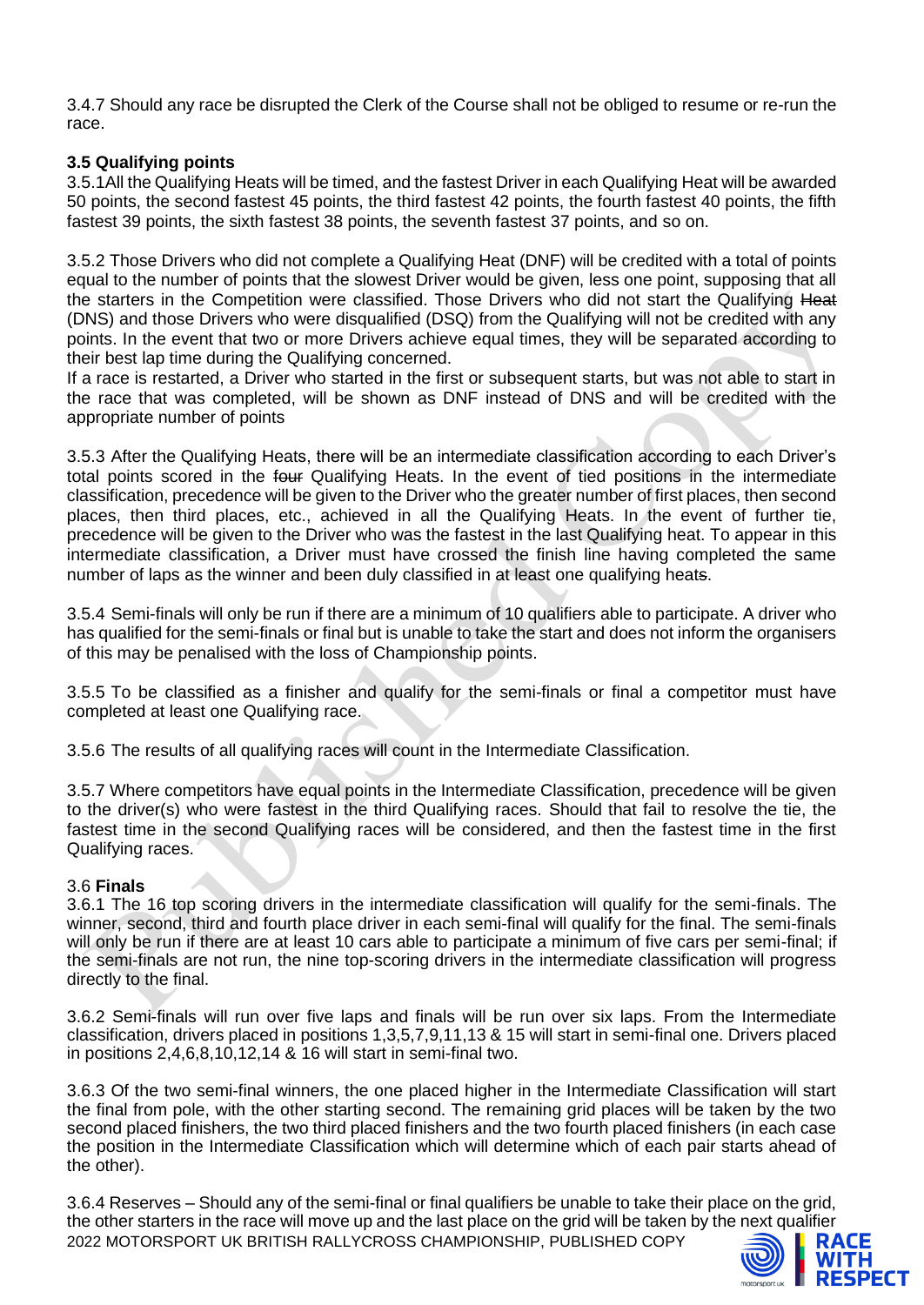able to start. In the semi-finals, that means those from seventeenth down in the Intermediate Classification. In the final that means the highest placed in the intermediate classification of the two fifth-placed finishers from the semi-finals, then the other of the fifth-placed finishers. If neither of the fifth-placed finishers are able to start, the same method between the two sixth-placed finishers, etc.

3.6.5 Final Classification – First to eighth positions will be the classification of the Final if semi-finals have been run. In the event of no semi-finals, first to ninth positions will be the classification of the Final. Ninth to 16th positions will be the semi-finalists who did not start in the final ranked by their classification in their semi-final. Drivers finishing in the same position in the two semi-finals will be classified according to their position in the Intermediate Classification (i.e., of the two fifth placed semi-finalists, the one placed higher in the Intermediate Classification will take precedence, etc.). 17th position onwards will be as per the Intermediate Classification.

3.6.6 To compete in the semi-finals or final, all competitors and their cars must be at the pre-grid area before the previous race has started. Should a competitor not be present and ready to race when the race is ready to be released from pre-grid, then the next placed qualifier may be allowed to start.

3.6.7 Those Drivers who did not complete a semi-final or final (DNF) will be credited with a total of championship points equal to the number of points that the slowest Driver would be given. Those Drivers who did not start the semi-final or final (DNS) will be credited with a total of points equal to the number of points that the slowest Driver would be given, and those Drivers who were disqualified (DSQ) from the semi- final or final will not be credited with any championship points for the relevant part of that event.

#### 3.7 **Starts:**

3.7.1 Competitors will miss their qualifying race/final if they are not ready in the pre-grid when cars are released and will not be placed in a later race.

3.7.2 The pre-grid marshals shall have the right to ask excessive support crew to leave the pre- grid.

3.7.3 Only event officials and drivers will be permitted in the start area, unless otherwise instructed by the Clerk of Course.

3.7.4 Competitors must take their starting position safely as directed by the start line official without delay. Any competitor who causes a delay may be refused a start.

3.7.5 Competitors must be within 120mm of the grid line at the start of the race.

3.7.6 Any drivers unable to start a race or final must inform the Organisers at the Paddock Office in good time before that race.

3.7.7 All cars will be released from the pre-grid to form up on the grid prior to the start in formation as specified on the grid sheet.

3.7.8 The start will be via a Standing start. Competitors will be shown a "Ready to Race" sign to indicate that the start is imminent. The signal for the race start will be the green lights coming on. In the event of a false start there will be flashing red light and the start procedure will be undertaken again

3.7.9 In the event of any starting lights failure the Starter will revert to use of the National Flag once all competitors have been advised of the fact

3.7.10 The Organisers reserve the right to amend this start procedure via a bulletin issued to all competitors. This may involve changing the method of starting and/or the countdown procedure leading up to the start signal being given.

3.7.11 Electronic beams, or similar devices, will be used in conjunction with starting lights to detect false starts. These will be monitored by a judge of fact. When a false start occurs in a qualifying race, a semifinal or final, all competitors will return to their original starting position and the starting procedure will begin again. The competitor(s) who caused the false start must pass through the joker lap section twice in the race concerned (at a circuit with no joker lap, a competitor who causes a false start will be placed on an additional row at the back of the grid for the re-start). If any competitor commits a second false



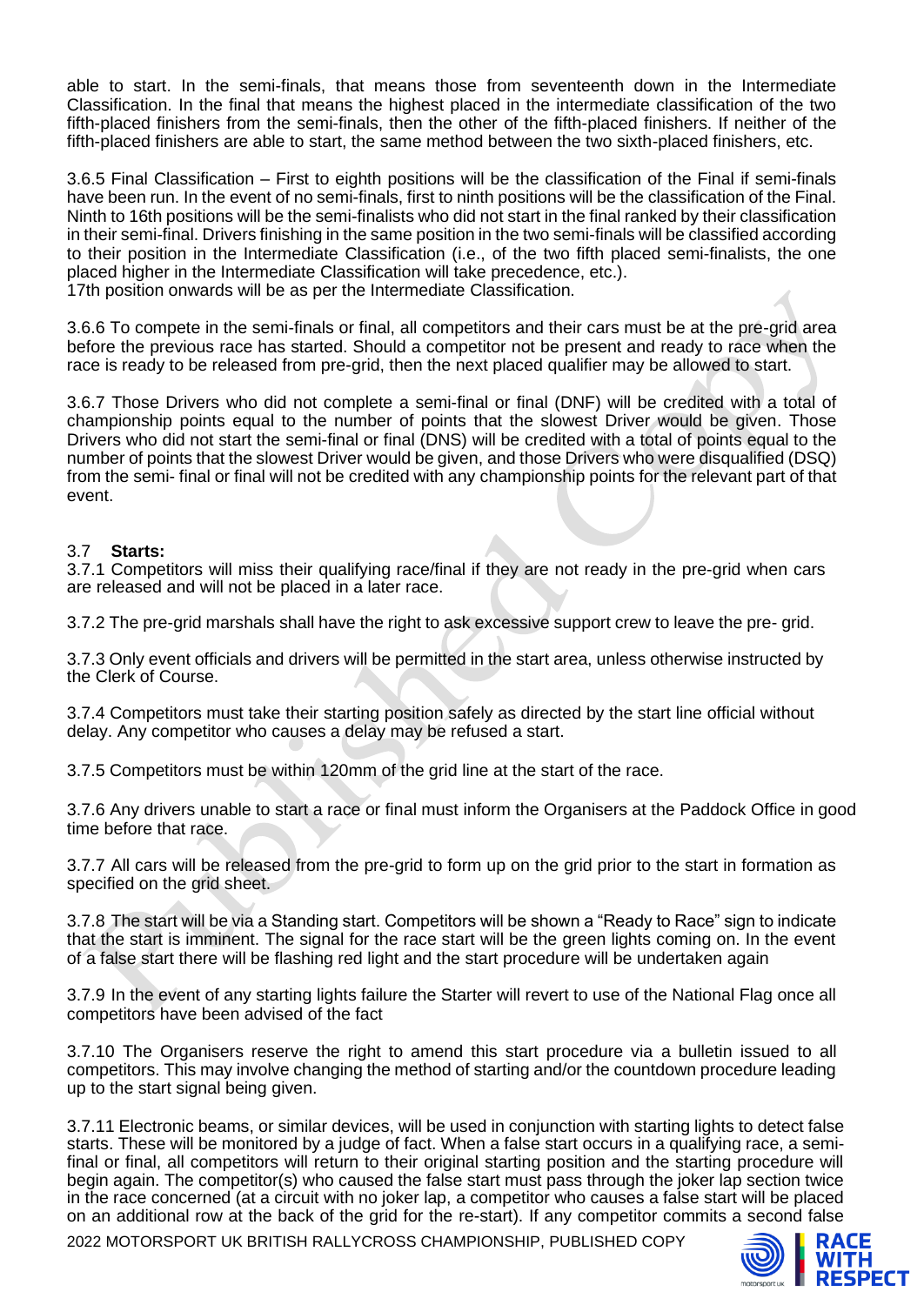start they will be removed from the grid and not permitted to start and will be classified as disqualified from the race concerned.

3.7.12 The Clerk of Course may order a complete restart if he considers there to have been a faulty start.

3.7.13 In the event of the electronic equipment failing, a judge of fact, who will be named, will adjudicate on all starts. This may include instances where the lights do not lock, but a jump-start is evident.

### 3.8 **Session Red Flag**

3.8.1 Should the need arise to stop any race or practice; red flags will be displayed at the start line and at all marshals signalling points around the circuit.

This is the signal for all drivers to cease circulating at racing speeds, to slow to a safe and reasonable pace and to drive to the parc ferme or the starting grid area, as directed by officials. No work may be carried out on any car unless authorised by the Clerk of the Course or Scrutineer. Any car that returns to the paddock will be considered to have retired from the race.

3.8.2 Motorsport UK Yearbook regulations N5.3.2 to N5.3.2.8 inclusive shall apply.

#### 3.9 **Race Finishes:**

After taking the Chequered Flag drivers are required to:

- progressively and safely slow down
- remain behind any competitors ahead of them,
- return to the paddock entrance as instructed,
- comply with any directions given by marshals or officials
- keep their helmets on and harnesses done up while on the circuit

• if so directed, place their car into the parc ferme where it must remain until released by the Championship Eligibility Scrutineer or his deputy

#### 3.10 **Results:**

All Practice Timesheets, Grids, Race Results are to be deemed Provisional until all vehicles are released by Scrutineers after Post Practice/Race Scrutineering and/or after completion of any Judicial or Technical Procedures. (Motorsport UK regulation D26.3)

#### 3.11 **Timing transponders:**

It is the Competitors responsibility to ensure that a working transponder of one of the types listed below is fitted to the vehicle.

- AMB260
- Mylaps car\bike (red)
- Mylaps X2 car\bike with active subscription

Cars fitted with other makes or types of transponder will not be included in any practice or race results. It is, therefore, the responsibility of each competitor to:

• Fit an appropriate Transponder in the location approved for the type/class of car.

• Provide the unique 7-digit Identification Number of the Transponder being used on the Entry Form for each event

• Ensure the transponder is secure and in good working condition for every practice, heat and final

• Notify the Secretary of the Meeting of any change of transponder being used.

• Replace any transponder damaged, lost, or inoperative.

Any competitor starting a practice, heat or final with an inoperative transponder will not be timed until the defect has been rectified or a replacement transponder has been fitted.

Any competitor starting a practice, heat or final using a transponder registered to another competitor will not be timed until the Secretary of the Meeting has been informed of all changes relating to the use of that transponder.

3.11.1 No electronic equipment may be placed within five metres of any official timing line and any breach of this may result in the confiscation of the equipment concerned.

# 3.12 **Paddock**

3.12.1 Competitors must ensure that the Motorsport UK, Circuit Management and Organising Club Safety Regulations are complied with at all times. In addition, any paddock plan issued by the Organisers must be complied with and the minimum amount of space should be used when setting up.

2022 MOTORSPORT UK BRITISH RALLYCROSS CHAMPIONSHIP, PUBLISHED COPY 3.12.2 Refuelling:

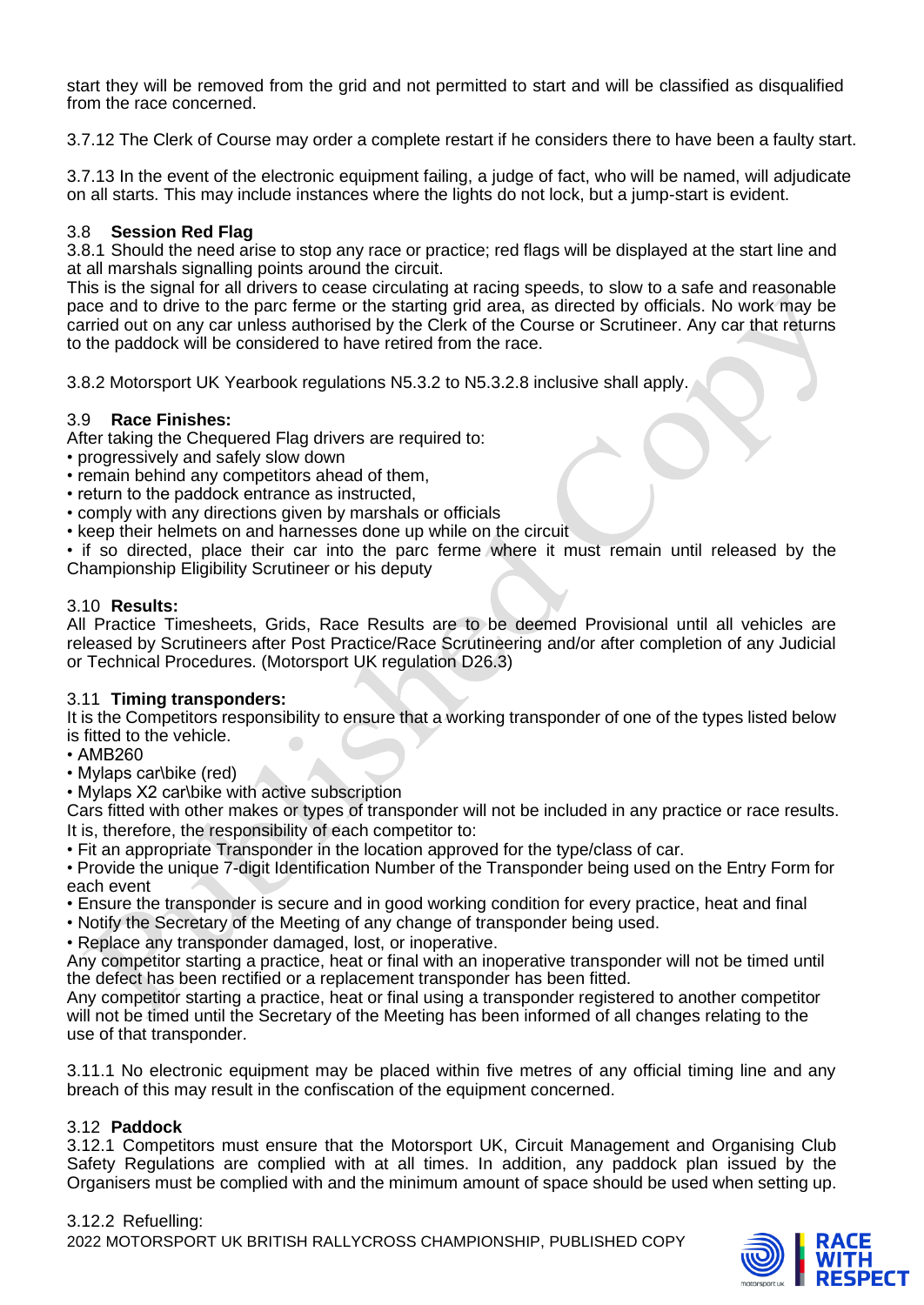A refuelling area will be provided, and all competitors must purchase their fuel from and be refuelled in this area. Race and super unleaded fuel will be available at all rounds. The fuel supplier will operate the refuelling zone and will also carry out fuel checks. The penalty for non-compliance will be disqualification from the event.

3.12.3 The championship reserves the right to admit guest competitors running non-control fuel, prior approval must be sought from the championship coordinator. Any guest running non-control fuel is not eligible for championship points but can receive event awards.

#### 3.13 **Scrutineering**

Competitors may be issued with a scrutineering time. It is the competitors' responsibility to attend at this time. If competitors are unable to attend, permission for an alternative time must be sought from the Clerk of the Course.

Competitors will not be permitted to go through scrutineering until decal placement has been checked and the car has been weighed.

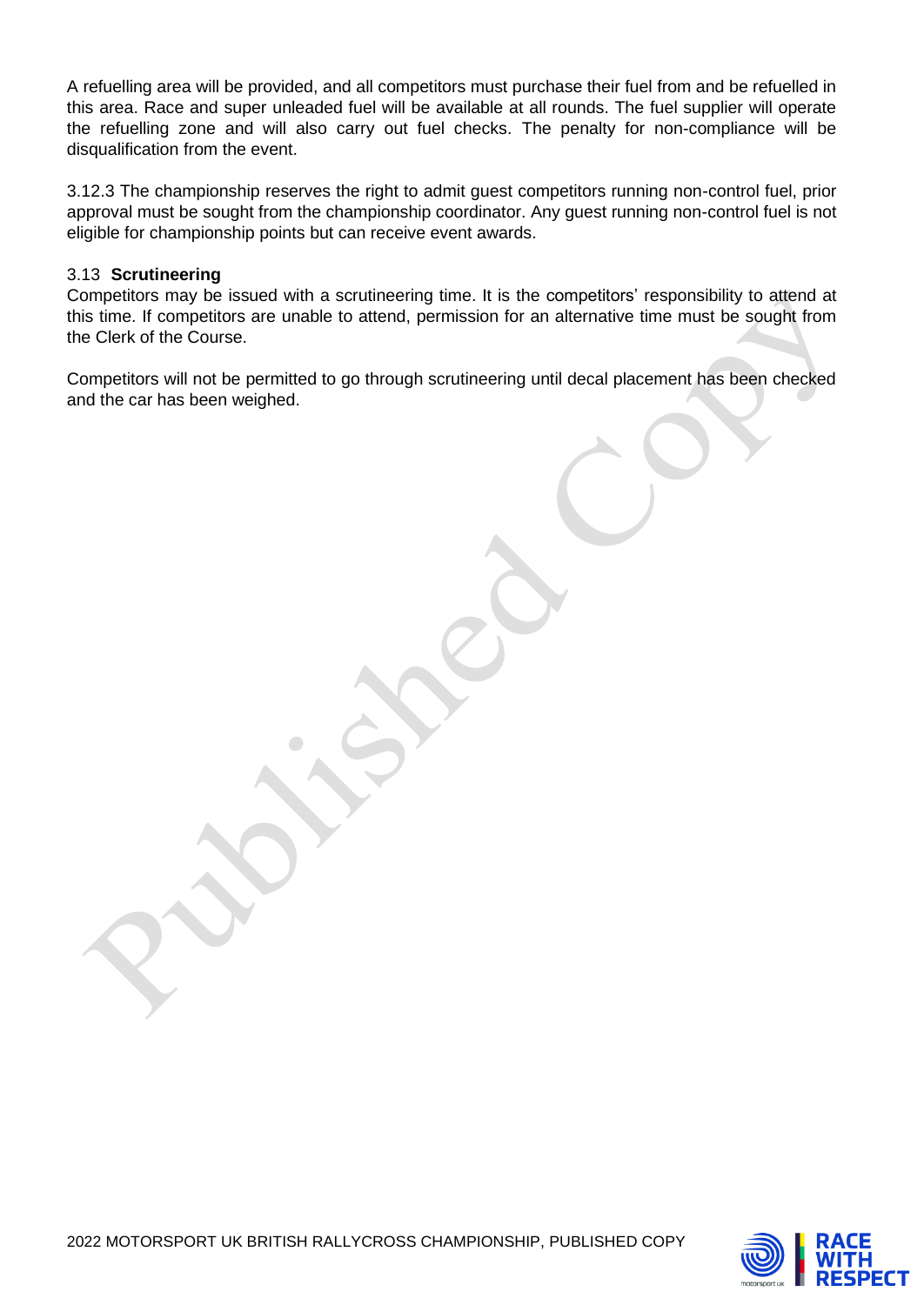# **4. PENALTIES:**

4.1 Technical infringements arising from post-practice Scrutineering or Judicial Action: Minimum Penalty; The provisions of Regulations: C3.3.

4.2 Arising from post event Scrutineering or Judicial Action: Minimum Penalty; The provisions of Motorsport UK Regulations: C3.5.1. (a) and (b).

For infringements deemed to be of a more serious nature the Clerk of the Course and/or Stewards of the Meeting are to invoke the provisions of Regulation C3.5.1. (c).

4.3 Repeated Technical Infringements will be referred to the Championship Stewards for consideration of disqualification from the Championship of the Car, Driver or Entrant.

4.4 Infringements of non-technical Motorsport UK Regulations and the Sporting Regulations issued for the Championship in accordance with the Motorsport UK Yearbook section C; any such penalties may affect a competitor's eligibility for Championship points and awards.

4.5 If it appears from any evidence that there may have been actions by a competitor, or a member of his team considered to have bought the championship into disrepute the Championship Co-Ordinator will be entitled to request that the championship Stewards consider the inception of an inquiry into the matter. Penalties may include individual event bans, loss of event awards and or end of season awards, loss of championship points or disqualification from the championship. The Championship stewards' judgement will be subject only to the right of appeal to the Motorsport UK.

### **4.6 Penalties**

| <b>Breach</b>                                                                                                      | <b>Example/Explanation</b>                                                                                                                                                         | <b>Penalty</b>                                                                                                                                                                                  |
|--------------------------------------------------------------------------------------------------------------------|------------------------------------------------------------------------------------------------------------------------------------------------------------------------------------|-------------------------------------------------------------------------------------------------------------------------------------------------------------------------------------------------|
| <b>Track Limits</b>                                                                                                | Any competitor who leaves the circuit such<br>that TWO wheels are off the course<br>whether or not an advantage is gained SR<br>9.2.1                                              | $1st$ offence – No Penalty<br>$2nd$ offence – Offence will be issued on results as<br>official warning<br>$3rd$ offence - 5s penalty for that race<br>$4th$ offence - 10s penalty for that race |
| Not wearing or displaying<br><b>Championship sponsor</b><br>branding                                               | Branding must be displayed in accordance<br>with branding guidelines<br>Example: not displaying the Cooper Tire<br>branding on your car or overalls.                               | Loss of points, trophies & awards for that<br>element of the event. I.e. that race                                                                                                              |
|                                                                                                                    | Includes transponder not working & not                                                                                                                                             | Disqualification from race                                                                                                                                                                      |
| Incorrect transponder<br>Non-compliance with                                                                       | having a transponder.<br>Using a fuel other than the championship                                                                                                                  |                                                                                                                                                                                                 |
| championship fuel (This does<br>not apply to guest drivers - See<br>1.6.2                                          | fuel supplied by<br>Vital Equipment (Carless Superplus or<br>Carless Turbo Ultimate Dev)                                                                                           | Disqualification from event                                                                                                                                                                     |
| <b>Technical infringements</b><br>arising after event<br>scrutineering or judicial<br>action                       | Making any modifications to the car which<br>are against championship regulations.<br>Example: Running on non-Championship<br>Tyres or running the wrong restrictor.               | Disqualification from event. Forfeit Championship<br>points and awards                                                                                                                          |
| Infringements of<br>nontechnical MSUK regs &<br>sporting regs                                                      | Breaking any MSUK or Championship<br>sporting regulations. Example: Refuelling<br>outside of the designated area.                                                                  | May affect competitor's eligibility for<br>Championship points/awards. Decision of the<br>CofC / Race Director                                                                                  |
| Non-compliance with camera<br>regulations (5.4.1-5.4.4)                                                            | Video footage not available to clerk of<br>course when requested. Example: driver<br>not carrying a forward-facing<br>camera or camera breaking meaning<br>footage is unavailable. | Disqualification from the race                                                                                                                                                                  |
| No ground sheet or fire                                                                                            |                                                                                                                                                                                    | Refused permission to start until they comply                                                                                                                                                   |
| extinguisher in paddock<br>Not taking joker<br>in<br>lap<br><b>Qualifying heat</b><br>Not taking joker lap in Semi |                                                                                                                                                                                    | 30s penalty                                                                                                                                                                                     |
| <b>Final or Final</b>                                                                                              |                                                                                                                                                                                    | Classify as last                                                                                                                                                                                |
| Gaining an unfair advantage                                                                                        |                                                                                                                                                                                    | A time penalty of up to one minute or a place<br>penalty of up to 10 places                                                                                                                     |

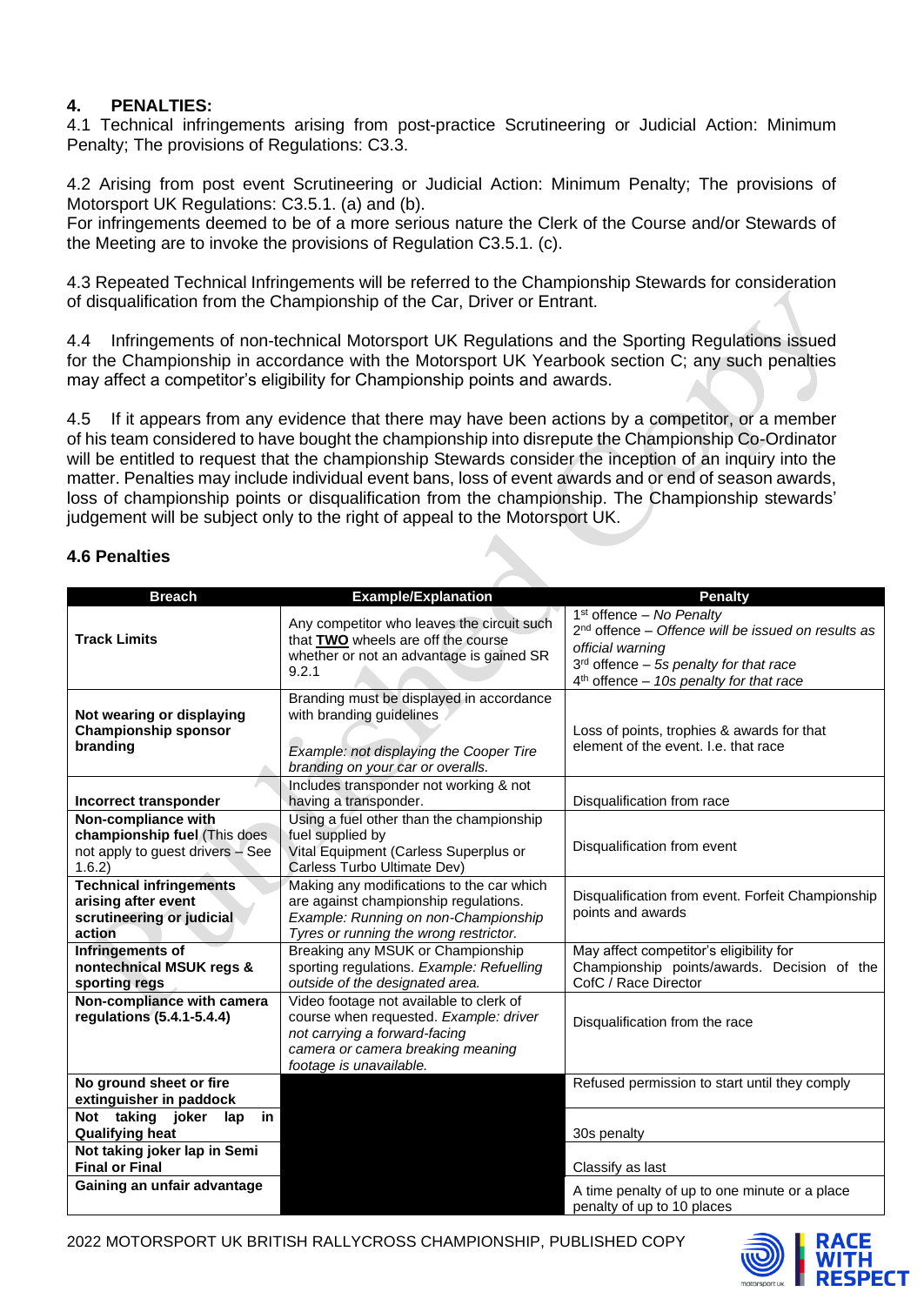4.6.1 Any competitor penalised in contravention of C2.1.5 (i) - (Driving – breach of 1.1.5, Q.12.18, Q.12.21 (with the exception of Q12.21.2.), Q.12.23) will incur Championship penalty points and each and every penalty will accumulate as a Championship trigger offence and will result in a deduction of Championship points at the third penalty as follows:

Offence 1 - Warning Offence 2 - Warning Offence 3 - 5 Championship points Offence 4 - 10 Championship points Offence 5 - 15 Championship points, And so on.

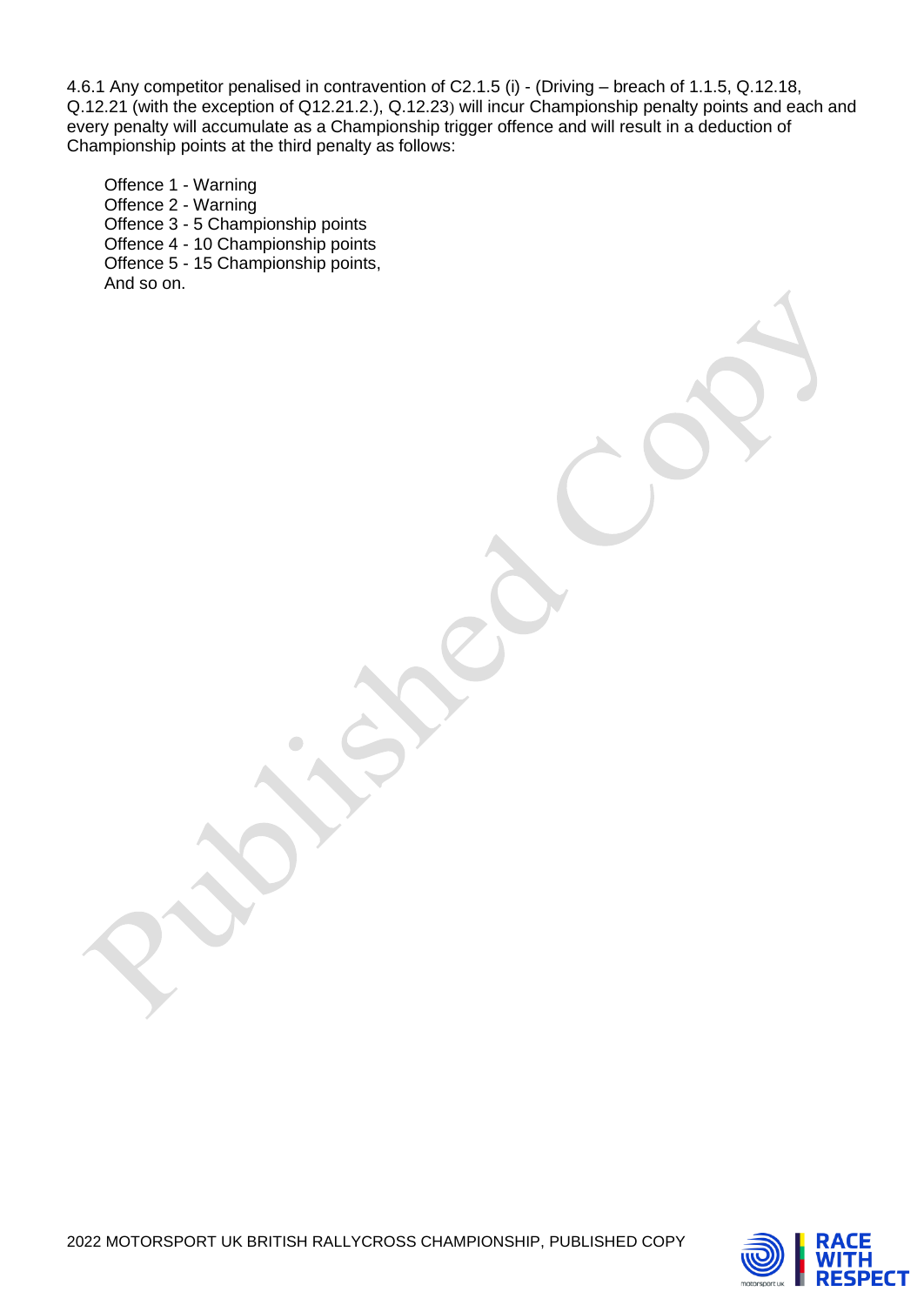# **5. TECHNICAL REGULATIONS - GENERAL**

# 5.1 **Eligible vehicles**

As defined in 6.

# 5.2 **Fuel**

Vital Equipment has been appointed as the single fuel supplier. All fuel must be purchased onsite from the supplier which will operate a refueling zone in which all refueling must take place. Either Carless Superplus or Carless Turbo Ultimate Dev may be used.

5.2.1 Fuel sampling and testing; Motorsport UK Yearbook J5.13.7 and D34 apply.

5.2.2 Comparison testing may take place at any stage of any event in the Championship. Fuel must be equal to or better than 99.90% to be deemed compliant in comparison testing.

# 5.3 **Telemetry / Voice Communications**

5.3.1 Any form of wireless data transmission between the vehicle and any person and/or equipment is prohibited while the car is on the track.

This definition does not include:

- Voice radio communications between the driver and his/her team
- Transponder from the official timekeeping, and
- Automatic timing recording.

None of the previously mentioned transmission data may in any way be connected with any other system of the car (except for an independent cable to the battery only).

On**‐**board data recorders are allowed.

The transmission of data by radio and/or telemetry is prohibited.

On**‐**board TV Cameras are not included in the above definitions.

Data transmission through a temporary physical connection is allowed in the paddock only.

5.3.2 The use of radio between the driver and his/her team is authorised.

# **5.4. Judicial Cameras**

**5.4.1.** All cars must carry a forward-facing camera, positioned to show the driver's feet, hands and the view through the front windscreen. A rear facing camera is also recommended. Cameras must record in HD quality and have a removable memory card. Systems with multiple cameras must be set to display images so that any 'inset' views do not obscure the view through the front windscreen or of the driver's hands and feet. Cameras must be mounted before scrutineering. Suction mounts are not permitted. **5.4.2.** It is the driver's responsibility to ensure that that camera is recording during practice, qualifying

and finals.

**5.4.3.** It is the driver's responsibility to ensure that the battery life and memory card space is adequate to record the entire race and until the car is parked in the paddock or parc ferme. The memory card must contain only the current event.

**5.4.4.** Video must be made available to the clerk of the course on request. The driver must present any video requested by the Clerk of the Course on his own laptop/tablet, cued and ready to play.

The penalty for non-compliance with any of the above will be disqualification from the race.

**5.4.5.** The Clerk of the Course may request memory cards be left with him. Drivers must record the serial numbers of their memory card(s) to avoid any confusion when the card(s) are returned. It is the driver's responsibility to ensure they have a spare memory card available.

5.4.6. Judicial camera video can be used only by the officials and the Championship organiser. With the exception of cameras installed by the Championship TV contractor no other on car/in car video, still or motion picture cameras will be permitted without the written authority of the Championship Coordinator. For the avoidance of doubt, Competitors may not allow footage from the judicial camera to be published in any way without the written authority of the Championship Coordinator.

# **5.5. Numbers & Championship Identification**

**5**.**5.1** Competition numbers will be supplied by the Championship organiser. Only the numbers supplied can be used. Numbers must be positioned as detailed in the Championship Branding Guide. Where the car has no rear side window, positioning of the numbers will be by agreement with the Championship

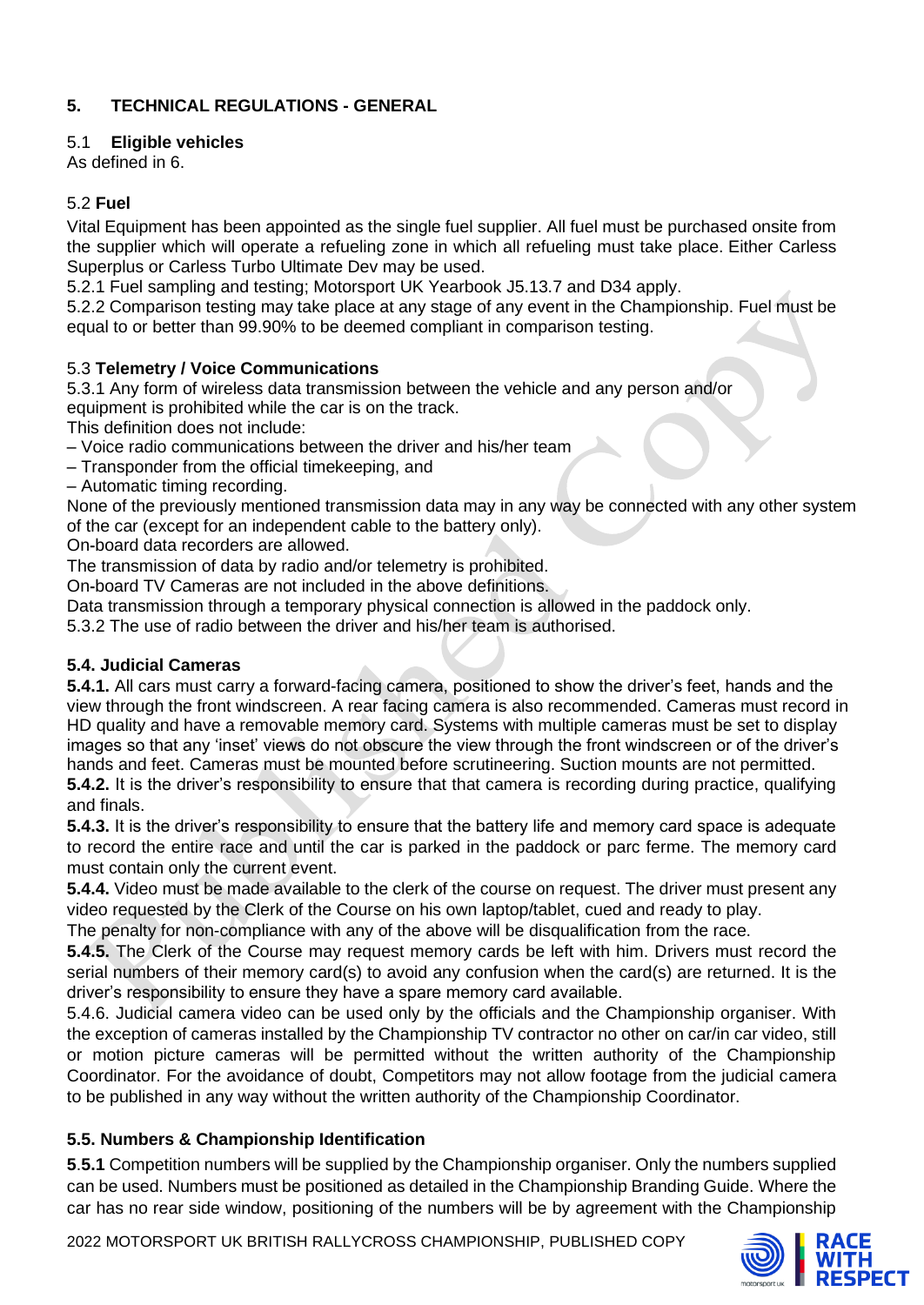Organisers.

**5.5.2** The driver's surname must be displayed on the rear side window. The driver is responsible for providing this decal which must be as specified in the Championship Branding Guide. Where the car has no rear side window, positioning of the driver's name will be by agreement with the Championship Organisers.

## **5.6 Safety Requirements**

**5.6.1.** Each competitor is required to carry at least one fire extinguisher and have it available for use at their service area/garage (for the avoidance of doubt, where more than one car shares a paddock space, this means at least one extinguisher per car).

**5.6.2** Each team shall provide a ground sheet which the competition vehicle must be parked on throughout servicing.

Any competitor who does not comply with 5.6.1 or 5.6.2 will be refused permission to start until they comply.

**5.6.3** Waste oil, tyres and other consumables must only be disposed of in the specifically provided waste receptacles at the venues (NOT general waste bins), or if not provided be taken home.

5.6.4 If the engine is run with the gears engaged whilst the vehicle has any driving wheels not in direct contact with the ground the car must be supported stands (not jacks), a competent person must be in the driver's seat while the engine is running and there must be a safe zone around the car with only essential personnel admitted while the engine is running. Each driver/entrant is responsible for controlling and managing this within their own paddock space and for briefing their own personnel on all matters of safe working.

5.6.5 The use of tyre heating/heat retention devices in the paddock, on the pre-grid or start line is prohibited.

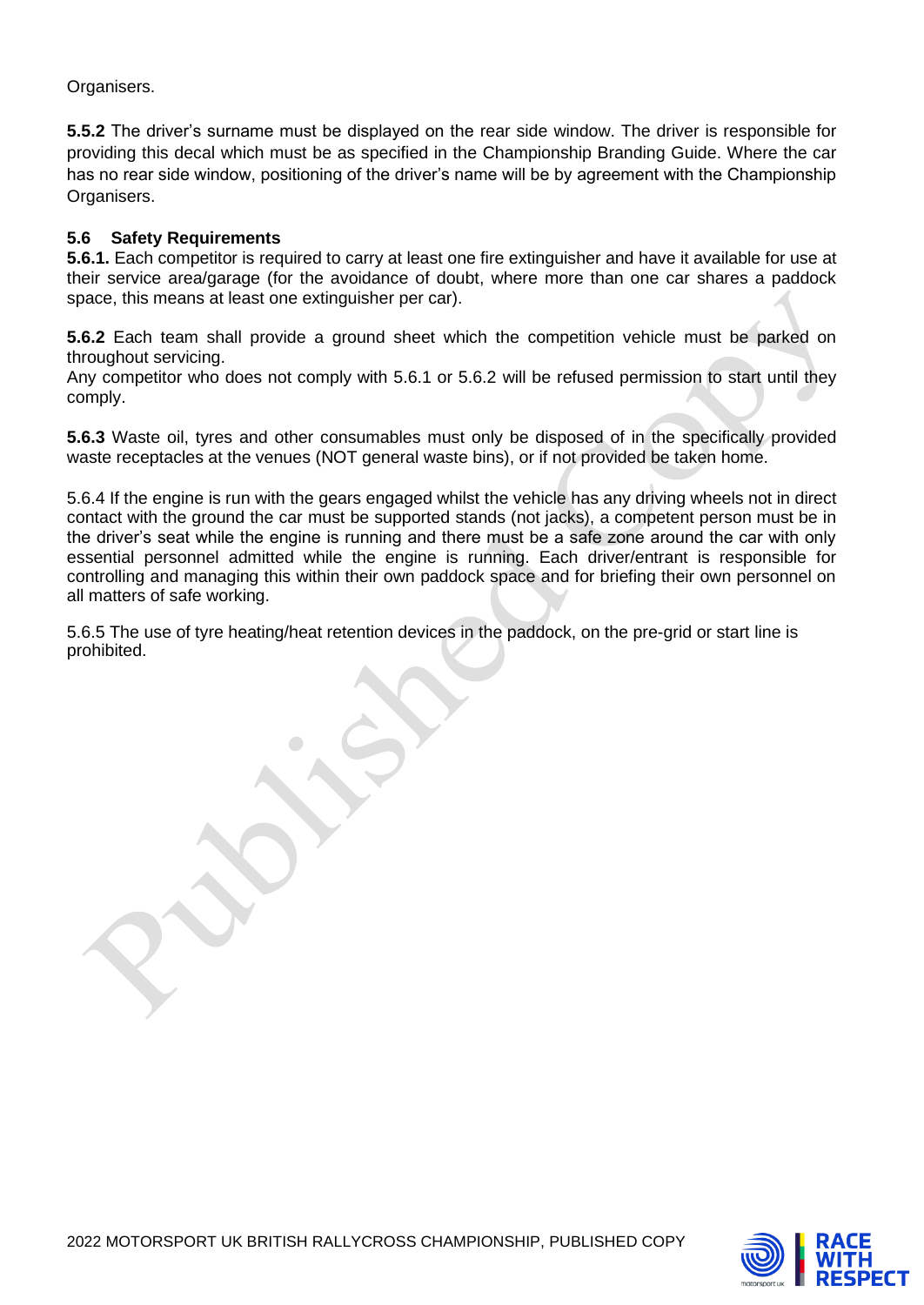# **6 SPECIFIC SUPERCAR TECHNICAL REGULATIONS**

# 6.1 **Introduction**

The following Technical Regulations are set out in accordance with the Motorsport UK specified format, and it should be clearly understood that if the following texts do not clearly specify that you can make a modification you should work on the principle that you cannot.

6.1.1 A Supercar is a rigidly closed non-convertible model, that either is, or has been, homologated in Group A/N (Kit Car and World Rally Car disqualified) or in Supertouring and conforming to Appendix J Group A (Articles 251 to 255). Cars not homologated with the FIA but produced in series and regularly on sale through a recognised commercial network are also eligible. Cars complying with the FIA technical regulations for Rallycross Supercars as specified in article 279 of FIA Appendix J in their entirety are also eligible.

# 6.2 **General Technical Regulations and Requirements**

6.2.1 Cars must comply with the Technical Regulations published by the Organisers for The Championship throughout official practice, qualifying heats, and finals.

6.2.2 All cars must comply fully with the current Motorsport UK Yearbook J Common Regulations for Competitors: Vehicles and Rallycross Technical Regulations N6 or N8 and these regulations.

6.2.3 No approved modification may give rise to an unapproved one.

6.2.4 The use of magnesium alloy sheet is not permitted. Titanium sheet may only be used for heat shields

# 6.3 **Safety Requirements**

6.3.1 Minimum Comply with current Motorsport UK Yearbook regulation N 6.11 to 6.12.6. inclusive. In addition:

6.3.2 Currently FIA Homologated competition seat and mountings are mandatory

6.3.2.1 The seat must be mounted entirely to one side of the vehicle's centreline.

6.3.3 Currently FIA Homologated Seat Belts are mandatory (minimum 6-point attachment).

6.3.4 All cars must be fitted with a FIA homologated extinguisher system plumbed to the engine bay and the cockpit.

6.3.5 In addition to the minimum apparel standards set out in Motorsport UK General Regulations K9 the following are mandatory:

• flame resistant race suit homologated to FIA 8856-2000 or FIA 8856-2018 standard

- flame resistant gloves and shoes
- flame resistant underwear
- flame resistant balaclava
- Frontal Head Restraint (FHR)

6.3.6 The side windows on the driver's side of the car must remain closed. A sliding window in the side windows of the driver's and passenger's doors may be fitted. The opening must be a minimum of 130mm x 130mm and a maximum of 150mm x 150mm. The sliding windows must be closed at the start of the race.

6.3.7 The use of FIA-approved 8863-2013 safety racing nets (see FIA Technical List No. 48) on both sides of the driver is recommended. Where used, racing nets must be fitted in accordance with "FIA Racing Nets Installation Specification for Touring and Grand Touring Cars". Window nets must not be used where racing nets are used.

# 6.4 **Chassis & Bodywork**

6.4.1 The original bodywork must be retained, other than as detailed below.

The series-production bodyshell and chassis must be retained but the original basic structure may be reinforced in accordance with current FIA Appendix J Article 255.5.7.1.

6.4.2 The bodywork may be modified in accordance with current FIA Appendix J Article 279. All the measurements will be taken in relation to the middle of the front and rear axles of the homologated bodywork. The materials added must be ferrous and must be welded to the bodywork.

6.4.3 In order to install the catalytic converter, it is allowed to make a hollowing out in the central tunnel as described in current FIA Appendix J Article 279.

6.4.4 Except for the driver's door, the material is free, provided that the original outside shape is retained. 6.4.5 Door hinges and outside door handles are free. The original locks may be replaced but the new ones must be efficient.

6.4.6 The original driver's door must be retained, trim may be removed.

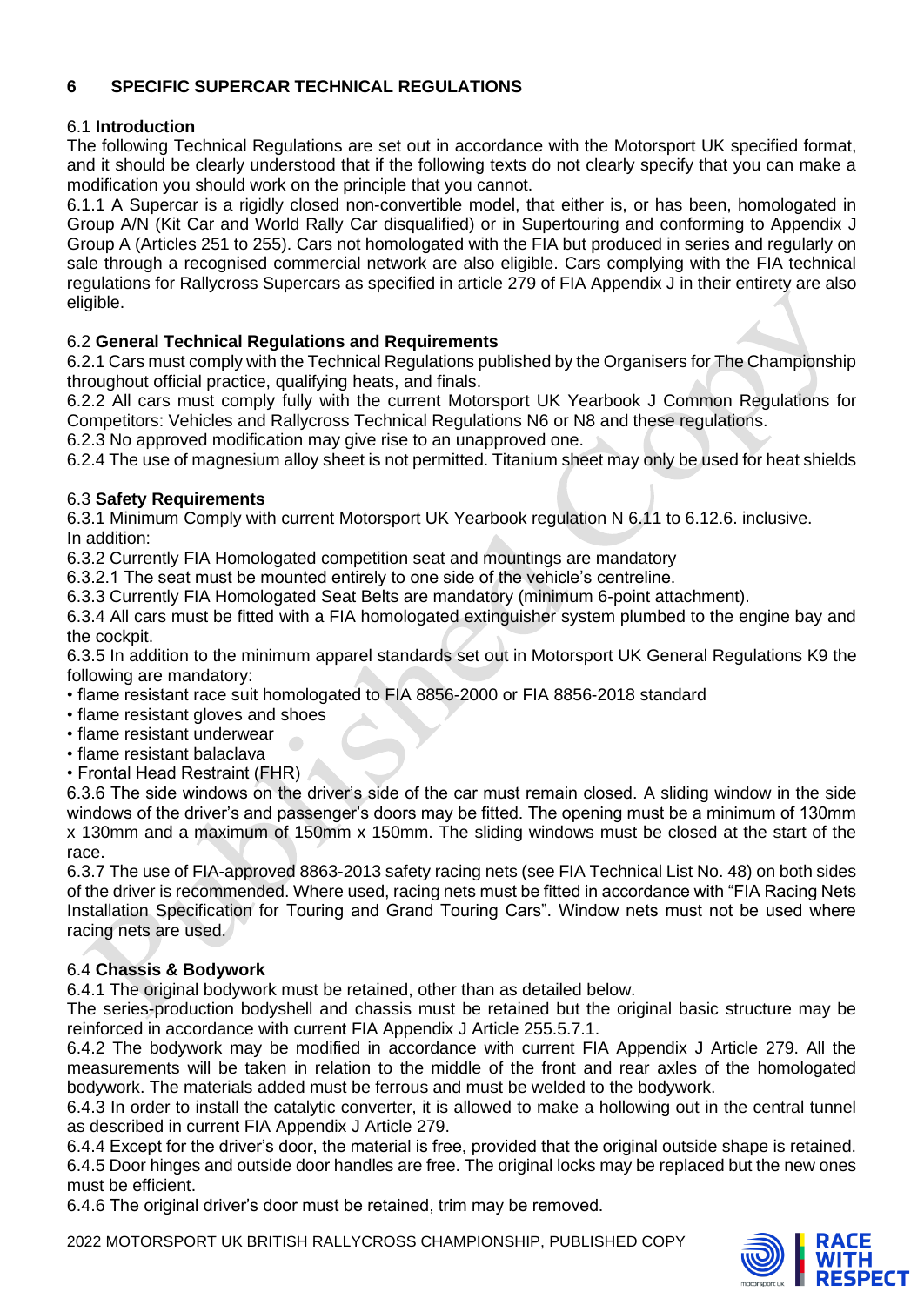6.4.7 Trim strips, mouldings, etc., may be removed.

6.4.8 Under no circumstances can any part of the bodywork or the suspended parts of the car be below a horizontal plane passing 40mm above the ground, the car being in normal race trim with the driver strapped into his/her seat.

6.4.9 Windscreen wipers are free, but there must be at least one in working order.

6.4.10 All cars will be equipped with front and rear towing eyes strong enough for a recovery vehicle to tow the car.

The towing eye must have a hole of minimum dimension 25mm x 40mm situated 25mm forward of the adjacent bodywork. The area 100mm above and below the towing eye must allow clearance to enable the rescue crews to attach straps and shackles. The surrounding bodywork must be flexible or deformable in order to access to the towing eye. They must be clearly marked, visible and painted yellow, red, or orange in contrast to the colour of the car.

6.4.11 At the start of each heat or race the car must be fitted with mudflaps behind all four wheels extending to a minimum of 38mm either side of the tyre tread and to a maximum of 76mm above the ground, or in compliance with current FIA App J Article 279.

6.4.12 At least one mirror of a minimum surface area of 500mm2 must be securely mounted and positioned to give a clear view to the rear. The edges of the mirror must be protected by a suitable cover to reduce the possibility of injury in event of an accident.

6.4.13 The rear doors may be sealed shut by welding.

6.4.14 The locking devices on the bonnet and boot lid, as well as the hinges, are free, but each lid must be fixed at four points, and opening from the outside must be possible. The original closing systems must be removed.

6.4.15 Openings may be made in the bonnet for ventilation, provided that they do not allow mechanical components to be seen.

6.4.16 In all circumstances, the bonnets and boot lids must be interchangeable with the original homologated ones.

6.4.17 It is permitted to remove the window opening mechanisms from all four doors or replace electric winders with manual winders.

6.4.18 It is permitted to install one or two ventilation flaps in the roof of the car, in the following conditions: a: maximum height 10 cm

b: displacement contained within the front third of the roof

c: hinges on the rear edge total maximum width of the openings: 500 mm

6.4.19 Front aerodynamic device

The material and shape are of free design, limited by:

a: The vertical plane passing through the axis of the front wheels and the horizontal plane passing through the lowest point of the door opening (FIA Appendix J Article 279 drawing 279-3).

b: The overall length of the homologated car.

c: To the front, by the vertical projection of the bumper of the homologated car.

d: The material of the bumper must remain unchanged (plastic remaining plastic, including composite materials). Aftermarket bumpers are permitted provided they are to the same pattern as the original equipment bumpers.

e: The safety elements allowing the absorption of impacts between the bumper and the chassis must be kept.

f: Modification of the lateral part of the front bumper: according to the definition of the fender (FIA App J, Article 251-2.5.7).

g: One or more openings may be made in the bumper (the part situated above the plane passing through the lowest point of the door opening), but the total surface of openings in the front shield must be no more than 2500 square cm.

h: These openings must not affect the structural integrity of the bumper.

i: The thickness of the front aerodynamic devices must be 2mm minimum and 5mm maximum.

6.4.20 Rear aerodynamic device:

a: It must have the maximum dimensions defined in current FIA Appendix J Drawing 279-4.

b: Even if the vehicle has original dimensions bigger than those maximum dimensions, it must comply with this drawing.

c: At its extremities, this device must join the bodywork, and it must be entirely contained within the frontal projection of the car without its rear-view mirrors, and within the projection of the car seen from above. d: The base of the box including the drawing must be the one with the largest dimensions. It must be positioned horizontally.

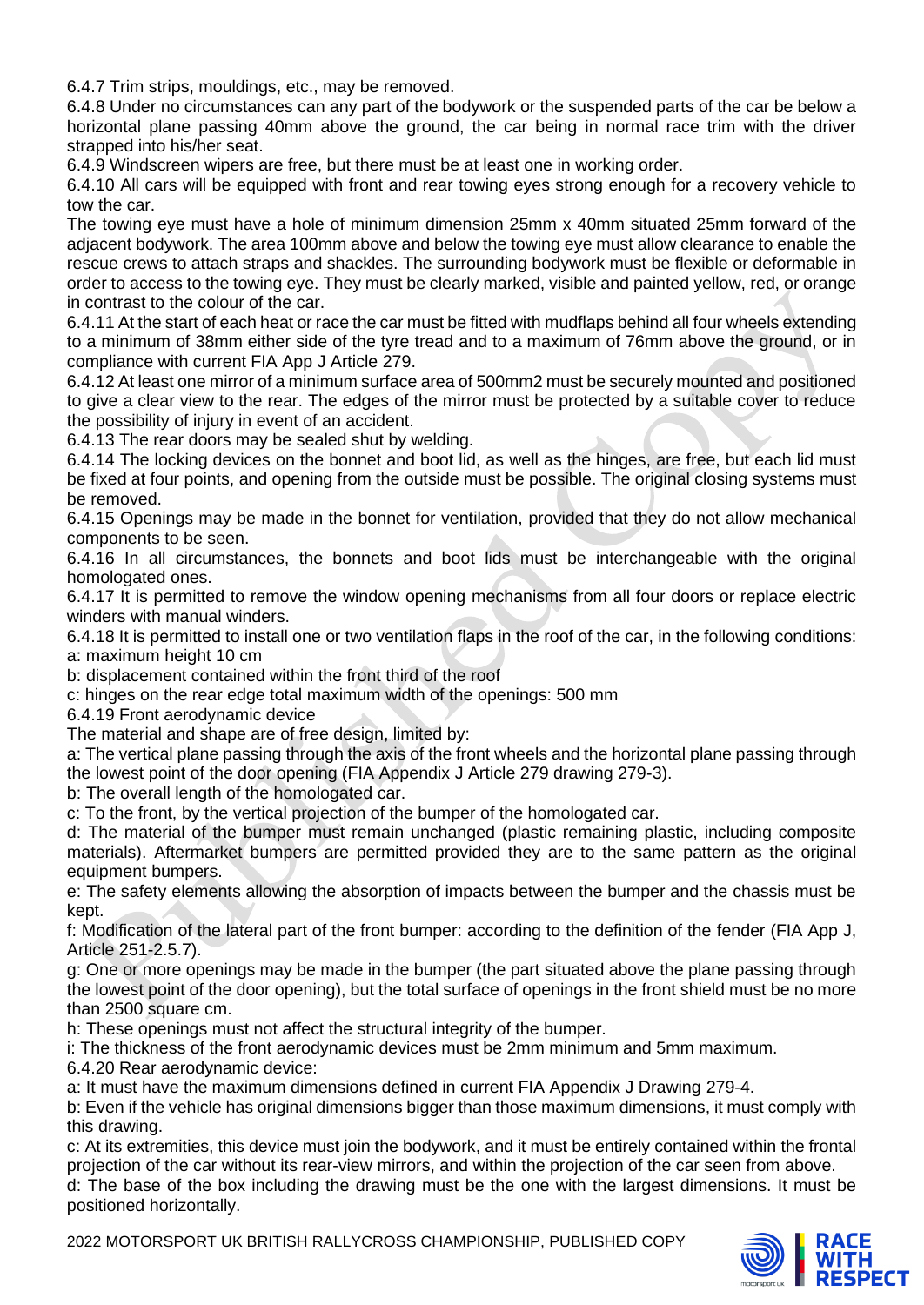e: Further, this volume may be extended section by section, which means that at any point of the rear aerodynamic device, each section must not exceed the section 450mm x 290mm x 190mm, supports included.

f: The thickness must be 2mm minimum and 5mm maximum.

6.4.21 Under body protections are only permitted as defined in FIA Art 279 Appendix J 3.2.5. 10.3.15.

## 6.5 **Engine**.

6.5.1 The engine is free, but the engine block must be from a model of car of the same original registered trademark as the car's original bodywork. Custom engines complying fully with FIA Appendix J, Article 279, 5.4 are eligible.

6.5.2 The engine must be located in the original engine compartment.

**Permitted** 

• Carbon or composite materials (for clutches and non-stressed covers or ducts only).

Prohibited

• Twin-engine configurations (unless homologated in that form)

- Variable valve timing
- Variable length inlet trumpets
- Titanium (except in connecting rods, valves, valve retainers and heat shields)
- Magnesium (in moving parts)
- Ceramic components

• Internal and/or external spraying or injection of water or any substance whatsoever (other than fuel for the normal purpose of combustion in the engine).

- Variable diameter inlets and adjustable internal vanes on turbochargers
- Water injection (even if it originally exists on the homologated block)
- Spraying of the intercooler

6.5.3 Throttle as defined in FIA Appendix J, Article 279, 5.4.2.2 h.

6.5.4 All supercharged cars must be fitted with a restrictor as defined in FIA Appendix J, Article 279, 5.2.3. 6.5.5 The exhaust gases from the waste-gate must exit into the vehicle's exhaust system and must not be recycled in anyway. Furthermore, there must be no connection between the intake and exhaust systems 6.5.6 Supercharged cars must not be equipped with any device which allows the boost pressure, or the electronic management system controlling the boost pressure, to be adjusted by the driver while the car is in motion (except the throttle pedal).

6.5.6 Cars with forced induction will be subject to a coefficient of 1.7:1 as per current Motorsport UK Yearbook Regulation J 5.4.1

#### 6.6 **Transmission**

6.6.1 The operating method and the design of the system are free except as below.

6.6.2 Traction control is prohibited.

6.6.3 Conversion to four-wheel drive is permitted.

6.6.4 Front and rear limited slip differentials must be mechanical. Active differentials are not permitted. Mechanical limited slip differential means any system, which works purely mechanically, i.e., without the help of a hydraulic or electric system. A viscous clutch is not considered to be a mechanical system.

6.6.5 In the case of a four-wheel drive vehicle, the addition of a hydraulic system or a viscous clutch to the central differential is allowed; in order to limit the slip, but this system must not be adjustable when the vehicle is in motion.

6.6.6 Any sensor, contact switch or electric wire on the four wheels, gearbox, or front, middle or rear differentials are forbidden. Only one sensor for displaying the ratio engaged is authorised on the gearbox, on condition that the sensor/electric wire/display assembly is completely independent of the engine control system.

6.6.7 A maximum of two wires are permitted to the centre differential to power an electric oil pressure pump, provided that the wires serve no other purpose, and the differential is standard equipment for the make and model of vehicle. The system must not be adjustable when the car is in motion.

# 6.7 **Suspension & Steering**

6.7.1 Cars must be fitted with a sprung suspension.

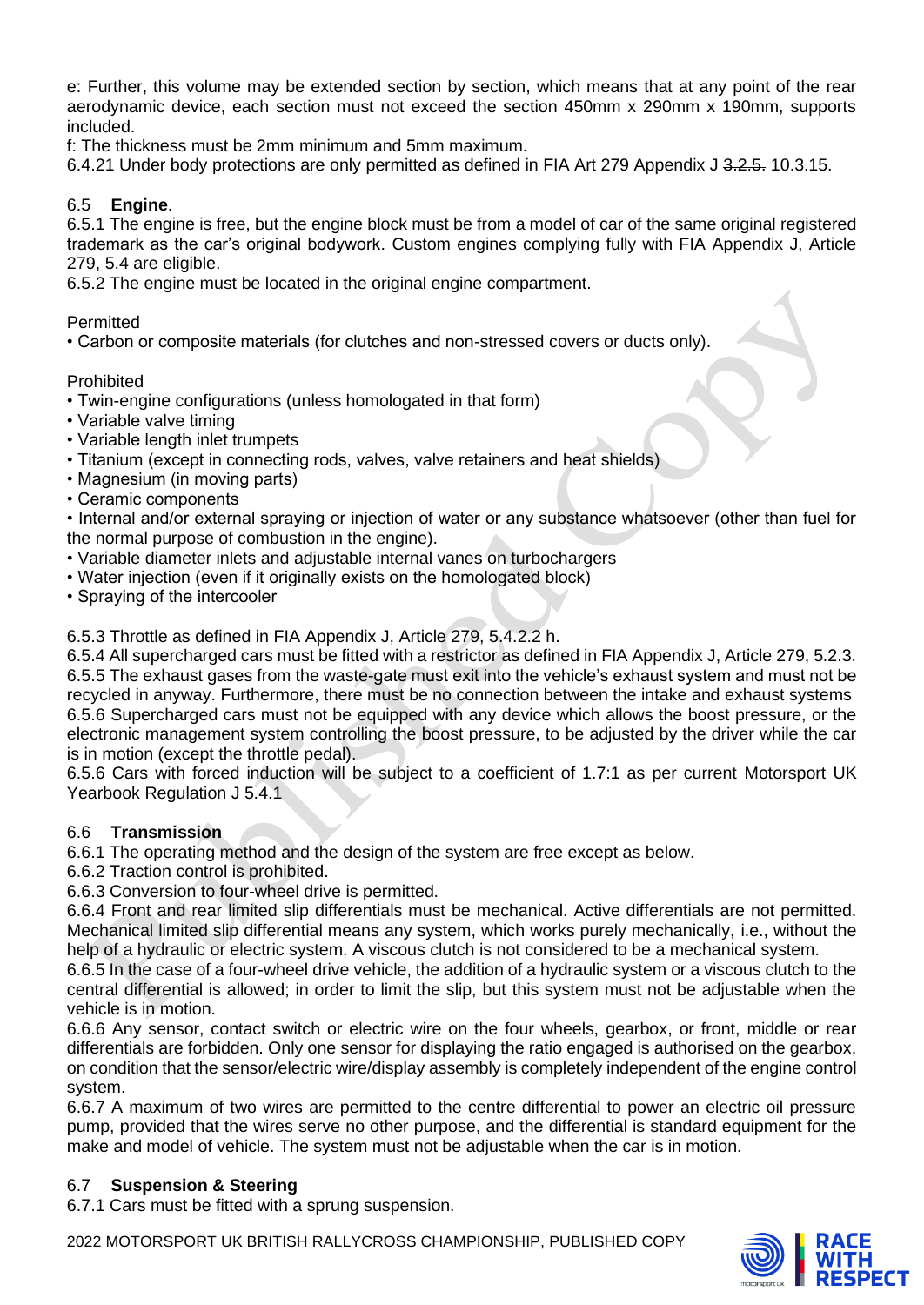6.7.2 The operating method and the design of the suspension system are free.

6.7.3 Front axle - Modifications to the shell (or chassis) are limited to:

a: the reinforcement of the existing anchorage points,

b: the addition of material for the creation of new anchorage points,

c: the modifications necessary to provide clearance for suspension components, drive shafts, and wheel and tyre.

The reinforcements and addition of material must not extend further than 100 mm from the anchorage point.

6.7.4 With the exception of subframes connecting the front to the rear, the front subframe is free as regards the material and the shape, provided that:

a: it is interchangeable with the original part and that the original number of anchorage points remains unchanged.

b: it can be dismounted (no welding).

6.7.5 Moving the anchorage points of the subframe is allowed provided that they are situated inside the new tunnel (see current FIA Appendix J article 279 8).

6.7.6 Rear axle -Modifications to the shell (or chassis), to accommodate the changed position of pivot and mounting points, are limited to those in FIA drawing 279-1.

6.7.7 The springing medium must not consist solely of bolts located through flexible bushes or mountings but may be of fluid type.

6.7.8 There must be movement of the wheels to give suspension travel in excess of any flexibility in the attachments.

6.7.9 The use of active suspension is forbidden.

6.7.10 Chromium plating of steel suspension members is forbidden.

6.7.11 All suspension members must be made from a homogeneous metallic material.

6.7.12 Hydro-pneumatic suspension systems are permitted, on condition that they do not have active control.

6.7.13 Quick release steering wheels are mandatory. The quick release device must be coloured yellow.

# 6.8 **Brakes**

6.8.1 The operating method and the design of the system are free except as below.

6.8.2 There must be a double circuit operated by the same pedal and complying with following:

6.8.3 The pedal shall normally control all the wheels.

6.8.4 In case of a leakage at any point of the brake system pipes or of any kind of failure in the brake transmission system, the pedal shall still control at least two wheels.

6.8.5 Anti-lock brake systems are not permitted.

6.8.6 The brake discs must be made from ferrous material.

6.8.7 A handbrake is mandatory it must be efficient and simultaneously control the two front wheels or the two rear wheels.

6.8.8 Fluid tanks are forbidden inside the cockpit.

# 6.9 **Wheels**

6.9.1 The complete wheel (flange + rim + inflated tyre) must always fit inside a U-shaped gauge of which the extremities are 250 mm apart, the measurement to be made on an unloaded part of the tyre. 6.9.2 The diameter of the rim is free but may not exceed 18".

#### 6.10 **Tyres**

6.10.1 The championship uses a control tyre supplied by Cooper Tires which must be used for all championship events. There is no limit on the number of tyres that can be used in the course of a meeting. The tyres are a control patterned tyre and cannot be hand cut at any time.

6.10.2 Tyres which are permissible in the championship are shown in the list published on rallycrossbrx.com, we reserve the right to amend this tyre list at any time subject to approval via a Motorsport UK bulletin.

# 6.11 **Electrics**

6.11.1 The nominal voltage of the electrical system including that of the supply to the ignition of the original car must be retained.

6.11.2 Relays, circuit breakers, fuses and cables are free.

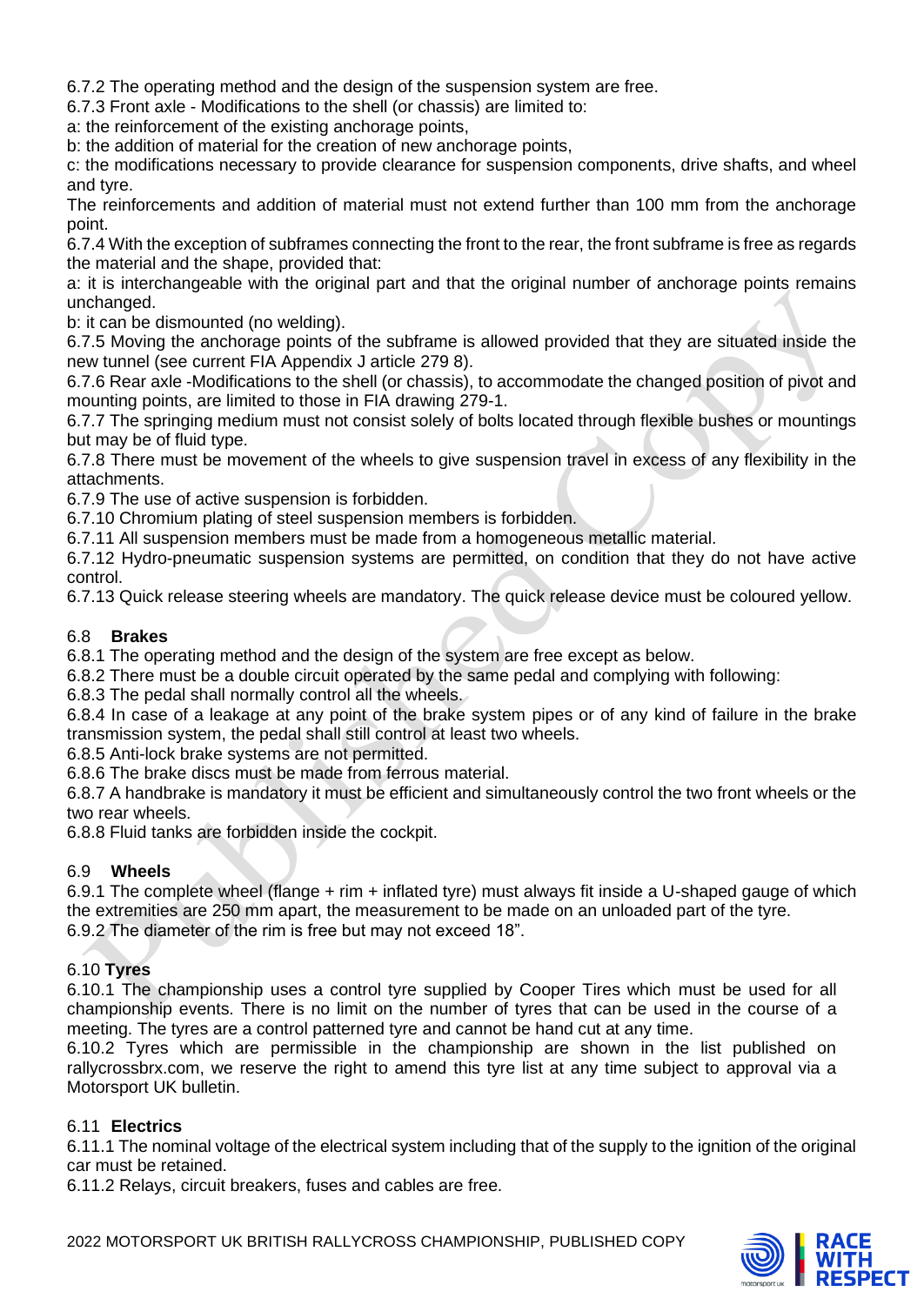6.11.3 A red rear warning light complying with current Motorsport UK Yearbook regulation K5 must be fitted

6.11.4 The make, number and capacity of the batteries are free

6.11.5 Have any wet batteries in the drive/passenger compartment enclosed in a securely located leakproof container capable of retaining any leaked acid and protecting the terminals from short circuiting and producing sparks.

6.11.6 All lights may be removed but all cars must be equipped with two rear lights of the anti-crash type as used in fog with the minimum of 15 watts each and illuminating an area of 60 sq. cm. These must work with or replace the car brake light system at all times and must be between 115cm and 150 cm above the ground and must be clearly visible from behind.

6.11.7 Generators are optional, but the self-starter system must be operable at all times

6.11.8 Starting the car: Cars must be equipped with an electrical energy source to enable the driver to start the engine when normally seated with seat belts fastened.

6.11.9 Be equipped with an ignition cut-off switch having positive ON–OFF position clearly marked, and which must be operable by the driver when normally seated with seat belts secured. It must also isolate electric fuel pumps.

# 6.12 **Weight**

At all times, the minimum weight of the car with driver (wearing full racing apparel) will be 1300kg.

# 6.13 **Fuel Tank & Fuel**

6.13.1 If a non-original tank is fitted, it must be a safety tank homologated by the FIA in accordance with the specifications of current FIA Appendix J Article 253 Article 14.

6.13.2 The tank, the catch tank (buffer box), the pumps and all component of the fuel feed system shall be located at least 30 cm from the bodyshell in both lateral and longitudinal directions, outside the driver's compartment.

6.13.3 In all cases, the tank, including the filler pipe must be isolated by a firewall or by a container, both of which shall be flameproof and fire-resistant, preventing any fuel from infiltrating the cockpit and any contact with the exhaust pipes.

6.13.4 Should the fuel tank be installed in the boot and the rear seats removed, a fireproof and liquid-proof bulkhead must separate the cockpit from the fuel tank.

6.13.5 In the case of twin-volume cars, it will be possible to use a non-structural partition wall in transparent, non-flammable plastic between the cockpit and the tank arrangement.

6.13.6 The tanks must be protected effectively and securely attached to the shell or the chassis of the car. 6.13.7 The use of safety foam in tanks is recommended.

6.13.8 All the fuel pumps must operate only when the engine is running, or during the starting process. 6.13.9 not used

6.13.10 The requirements of J5.13.7. must be complied with.

6.13.11 Have sufficient fuel for a fuel test present at any time during the meeting to comply with the fuel sampling requirements as laid down in the Motorsport UK yearbook D34 Procedure for fuel testing.

# 6.14 **Exhaust & Silencing**

6.14.1 Exhausts systems must comply with the current Motorsport UK Yearbook regulations J5.16 and J5.17 and circuit restrictions.

6.14.2 All exhaust gasses including wastegate outlet must pass through the main exhaust system.

# 6.15 **Towing Eye**

6.15.1 There must be substantial towing eyes securely fixed to the main structure of the vehicle, front and rear. Towing eyes to be made from steel wire rope at least 6mm thick. Fabric towing eyes/ropes are not permitted.

# **7 Commercial**

**7.1.** Championship Sponsors' branding must also be carried on each car. The position of branding to be carried on cars and clothing will be specified the Championship Branding Guide which may be varied from time to time.

**7.2.** Two sets of Championship sponsors decals will be provided for the season. Any additional decals required may need to be purchased.

**7.3.** The organisers reserve the right to refuse the start of any competitor not carrying the correctly

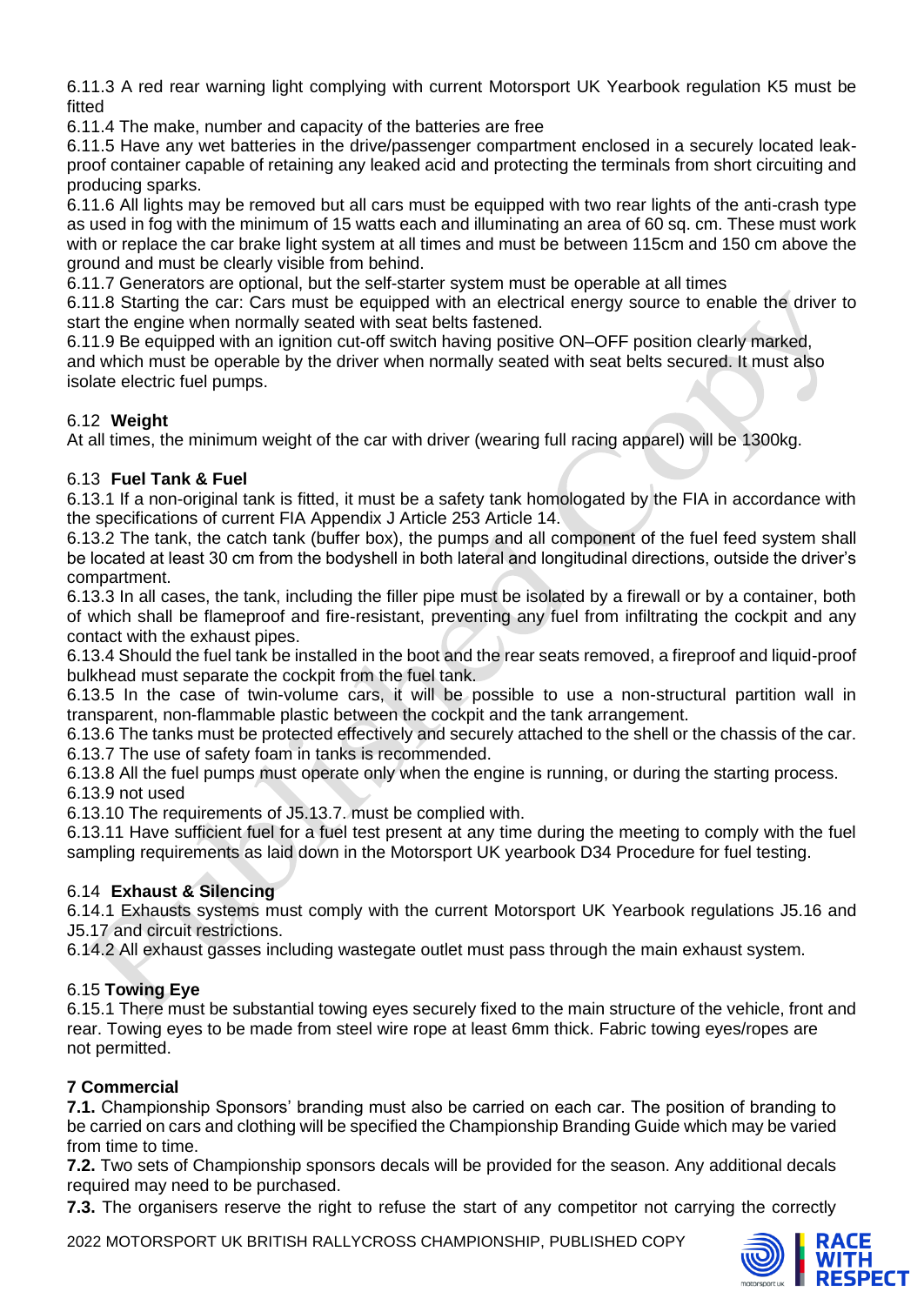positioned decals, vehicles must present at scrutineering in a ready to race condition with branding in place as per the championship branding guide.

### **Appendix 1**

#### **General Information**

Approval would be required as per J Appendix 2 5.22.6

The ERX technical regulation is linked to the "Projekt E" FIA International Series regulation. Apart from the naming, which is different because of trademark reasons, the ERX technical regulation will remain an exact copy of the Projekt E regulation.

#### 8 **Definitions and principles**

#### 8.1 Main regulation principle

The main principle of the ERX technical regulations is to ensure a fair competition and controlled cost. While allowing freedom for individual solutions and development they exclude exotic and expensive technical solutions which may endanger fair and equal competition.

#### 8.2 **ERX Technical Rights Holder ("TRH")**

All Intellectual Property (IP) rights and copyrights of the ERX technical concept including the specific regulations and powertrain kit system are held entirely and solely by Stohl Group GmbH. In protests or appeals regarding the interpretation of the technical rules or their application Stohl Group GmbH will be the technical referent to advise the Stewards and the Parent ASN.

#### 8.3 **Technical rules**

The use of the supplied ERX powertrain kit in its entirety and in full accordance with the ERX -Kit technical manual is compulsory. The rules for the systems not part of the ERX powertrain kit is defined in these regulations. In addition to this regulation text, FIA appendix J Art 251 applies and certain sections of the FIA Appendix J Art. 253, 255 and 279 apply. The list of applicable articles is listed in Appendix 1 of these regulations.

All modifications which are not explicitly allowed by the present regulations are forbidden. An authorised modification may not entail a non-authorised modification.

No driver aids are permitted.

#### 8.4 Developers **of cars complying with ERX Technical Regulations**

Motor sport companies and technicians are eligible to develop and build cars, based on certain mass production road cars in accordance with the basic requirements listed in this regulation.

In order to be eligible to take part in a competition following the ERX technical regulations, each individual car has to carry a ERX specification sheet ("Specification Sheet"), based on a standard generic technical form. Only the TRH is entitled to issue the Specification Sheet to the developer of the car. The developer has to present the first car of a type and all technical solutions no later than 2 weeks before its first competition in order to receive the first Specification Sheet. Updates to the Specification Sheet requiring additional information may be added by the TRH at any time. Developers have to follow such additional request and update their Specification Sheet information and provide such information as soon as possible.

#### 8.5 ERX **Technical Registered Suppliers & Components List**

In order to regulate costs and create equality of supply for all competitors, certain key components will be restricted to those listed in a Registry of Suppliers and Components. This list will be controlled by the TRH. In order for a supplier and product to be registered the registration procedure defined by the TRH must be followed. Any supplier can apply for registration as long as its component accomplishes the defined requirements and the standard application procedure.

Main characteristics included in the registration are:

- Assurance of commercial availability to all competitors for a minimum period of time without changes (except to fix reliability and safety issues)
- Assurance to stay within a cost cap defined by the TRH for each component group



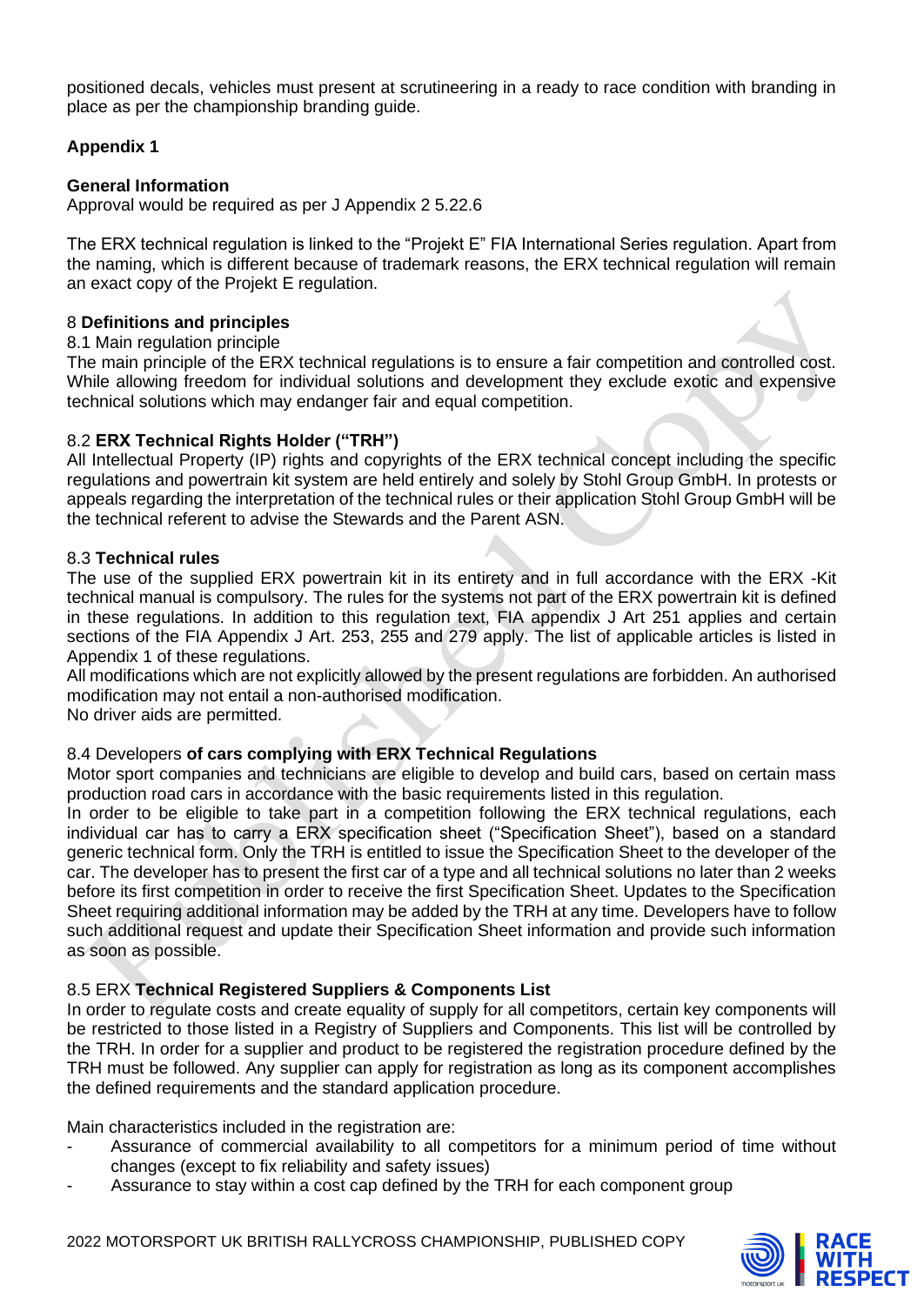- Supply of technical information in order to control technical compliance of components used by competitors
- Limitation of certain technology level/sophistication if required case-by-case and at the sole discretion of the TRH.

Components requiring registration are:

- Dampers
- Brake Calipers
- **Brake Discs**
- Pedal Box
- **Steering Rack**
- Steering Servo (Pump, Motor)
- **Wheels**
- **Driver Display**
- **HV Safety Lights**
- **HV Cable**
- Interior heating system
- **Charging Systems**

The list of components requiring registration may be updated at any time.

# **8.6 Exceptions**

The TRH reserves the right to refuse to issue a Specification Sheet for cars, developers' solutions, or components if at its sole discretion they are deemed not to comply with the main principle of this regulation, because of safety reasons, or lack of proof of competence to develop and build a safe car. The TRH further reserves the right to issue waivers on request of the respective developers for certain solutions and systems as long as they do not infringe the main principle of this regulation, or under certain conditions.

### 9 **General Guidelines**

### 9.1 **Validity**

The technical regulations become valid on 01.01.2020.

Changes, amendments, and clarifications will be approved by the Parent ASN, or

Stewards of the Competition and published by Stohl Group GmbH and communicated to all developers by numbered and dated technical bulletins.

#### 9.2 **ERX Powertrain Kit**

The supplied ERX powertrain kit has to be used in its entirety without any modification. The kit consists of:

- RESS (HV battery system)
- MGUs
- Motor Controllers
- Transmission Fr & Rr
- VCU
- Power Box
- **Keypad**
- Main Switch System
- Main wiring harness

The following components are sealed. For safety, and with the exception of assembly/service hatches designated for access by developers or teams, these components may not be disassembled, even partly, by anyone else other than the kit supplier:

- RESS (HV Battery System)
- MGU
- Motor Controller
- VCU
- Power Box

Any servicing or repair on those components may only be carried out by the kit supplier.

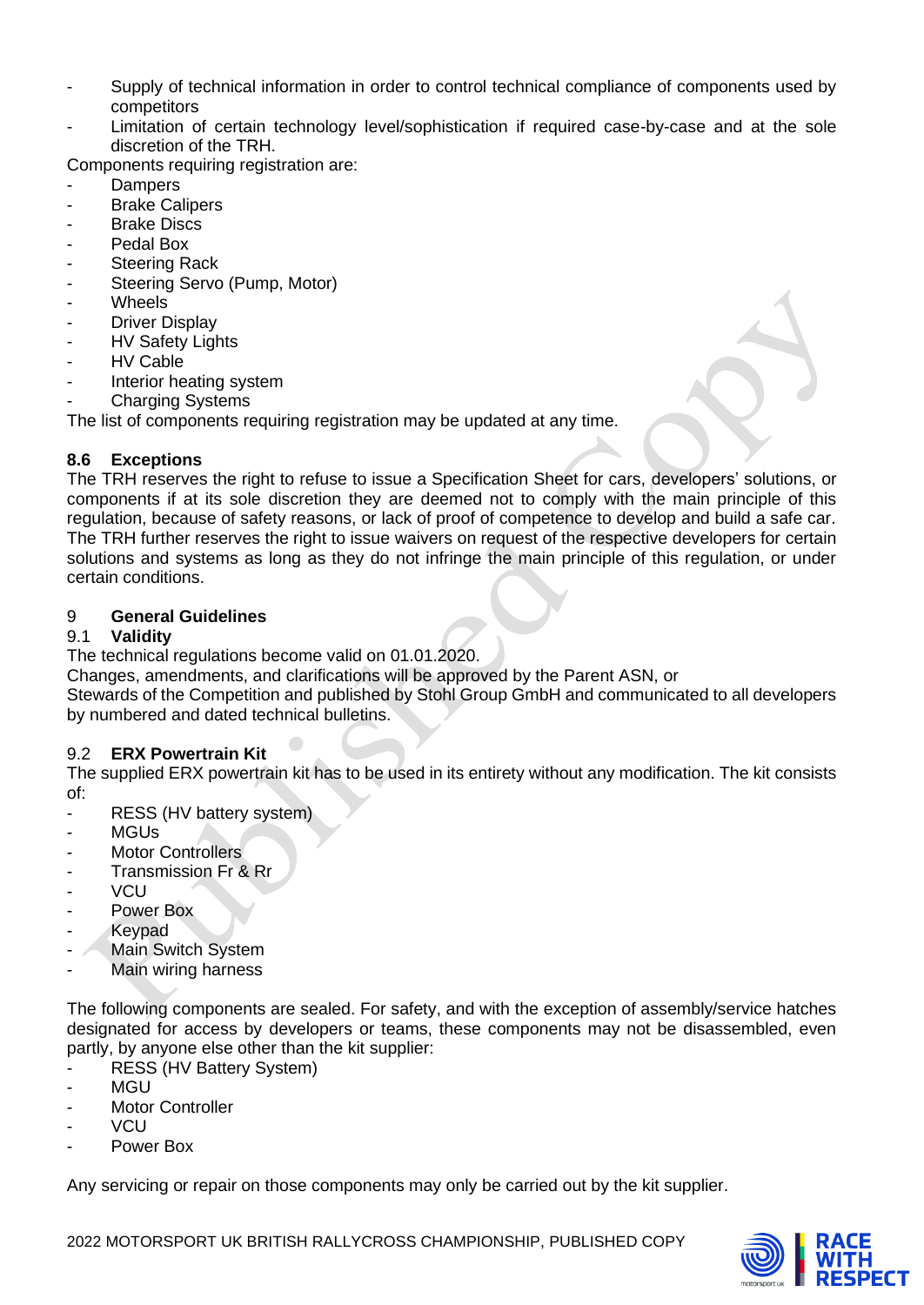# 9.3 **Compliance with the regulations**

Competitors are obliged to ensure the compliance of their car(s) with the ERX technical regulation at all times of the competition.

#### 9.4 **Operation conditions**

For safety reasons, the developer or competitor must not operate the powertrain kit outside of the prescribed operation conditions and limits as outlined in the ERX Kit manual. Any accidental operation of the system outside the prescribed limits must be immediately reported to the kit supplier and the system must not be operated again until the kit supplier has approved its continued use.

### 9.5 **Eligible Base Cars**

Cars must be rigidly closed non-convertible models with a minimum of three doors. Cars must be massproduced and available on sale through a recognised commercial network.

The primary target are hatchback and crossover cars, other body styles may be accepted upon request. Minimum outside dimensions (without mirrors) according to official sales brochure: L: 3945 mm W: 1694 mm H: 1409 mm

Maximum outside dimensions (without Mirrors) according to official sales brochure: L: 4500 mm W: 1870 mm

H: 1690 mm

Base cars not matching the above criteria may be accepted by and at the sole discretion of the TRH on request if they suit the global concept of the regulation.

### 9.6 **Retro Fitted Cars**

Developers may use existing rally or rallycross cars, or chassis and retro fit them with the ERX powertrain kit instead of developing a new car. Such cars must comply with the ERX technical regulations. The TRH may adapt the Specification Sheet requirements for retrofitted cars. The developer must request approval by the TRH prior to the car development. Specification Sheets are issued by the TRH at its sole discretion.

#### 10 **Glossary and naming conventions**

#### 10.1 **ERX Technical Developer**

Any entity that has successfully completed the process for an official Specification Sheet for at least one car.

#### 10.2 **Motor Controller**

The unit fed by the RESS direct current, generating the required multi-phase alternating current output to control the MGU

#### 10.3 **OEM**

Original Equipment Manufacturer of the base car.

#### 10.4 **Front Compartment**

Volume housed inside the car's bodywork in front of and separated by the front bulkhead and below the bonnet.

#### 10.5 **VCU**

Vehicle Control Unit, main electronic control unit, controlling all other sub control units

#### 10.6 **Power Box**

Solid state low voltage power supply control device for most low voltage actuators

#### 10.7 **Production**

Refers to the original OEM base car´s solution/component

# 10.8 **ERX Kit Manual**

Powertrain Kit manual, containing technical instruction and additional information. To be strictly followed by all developers and competitors

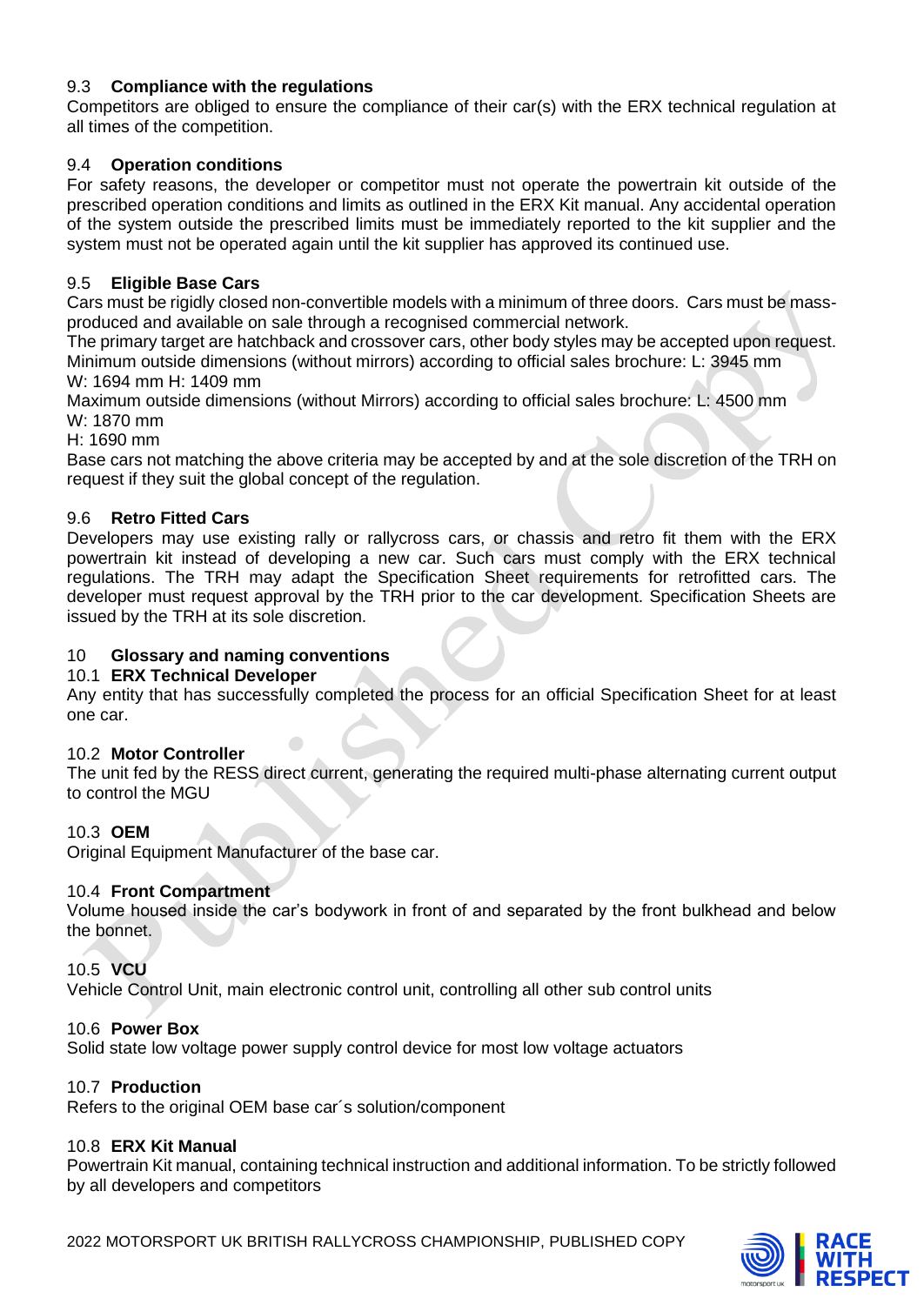10.9 **HV**  High Voltage = any system with voltage above 60V 10.10 Retro Fitted Car ERX race car which is based on an existing rallycross or rally car or chassis.

### 11 **Complete car**

# 11.1 **Materials**

If not specifically permitted the following materials may not be used: Titanium alloy Magnesium alloy **Ceramics** Composite material is only allowed for: **Ducts Seats** Small brackets, supports and covers in the cockpit and front compartment (excluding transmission and MGU brackets) Motor controller brackets Cockpit parts must be UL94.V0 fire retardant Underbody protection Bodywork and wheel arch liners Centre console, driver interface and dashboard

### 11.2 **Powertrain performance**

Maximum mechanical power delivered by all 3 MGUs at any time: 450 kW

### 11.3 **Minimum Weight**

The minimum weight of the car, without the driver or their equipment is 1440 kg

The minimum weight of the car including driver and their equipment is 1540 kg the weight of the car is measured with the driver on board wearing their full racing apparel, and with the fluids remaining at the moment at which the measurement is taken.

#### 11.4 **Minimum ground clearance**

The entire RESS protection plate, the front and rear underbody protection, the entire body shell, and all other solid parts of the car which are not part of the moving suspension system or the bodywork have to respect a minimum clearance of 100mm to the ground at any time of the competition. The measurement may be checked at the starting grid, weight check area or any other designated area with tyres inflated to maximum 2.4 bars. Before the competition, the various official measurement areas will be designated, and the teams can verify their car's conformity. The measurement device is a solid steel cylinder with a diameter of 100mm and a length of 100mm. This cylinder has to clear all abovementioned elements at any given position.

#### 11.5 **Ballast**

Ballast is permitted in accordance with FIA art. 279, however it needs to be fitted in safe distance from the RESS. Installation in the front compartment, attached to the bodyshell is permitted.

# 12 **Body**

# 12.1 **Dimensions**

The length of the car has to remain as the production car within a tolerance of +/- 10mm.

The overhang of the production car must be respected with in a tolerance of +/- 10mm. The width of the car measured at the fenders can be increased by 150mm based on the width of the production car at the fender within a tolerance of + 5mm. If the production car has a different width at the front and rear fenders, the higher value is applicable for both axles.

Irrespective of the production car width, the maximum width of the race car may not exceed 1950 mm.

# 12.2 **Bodyshell**

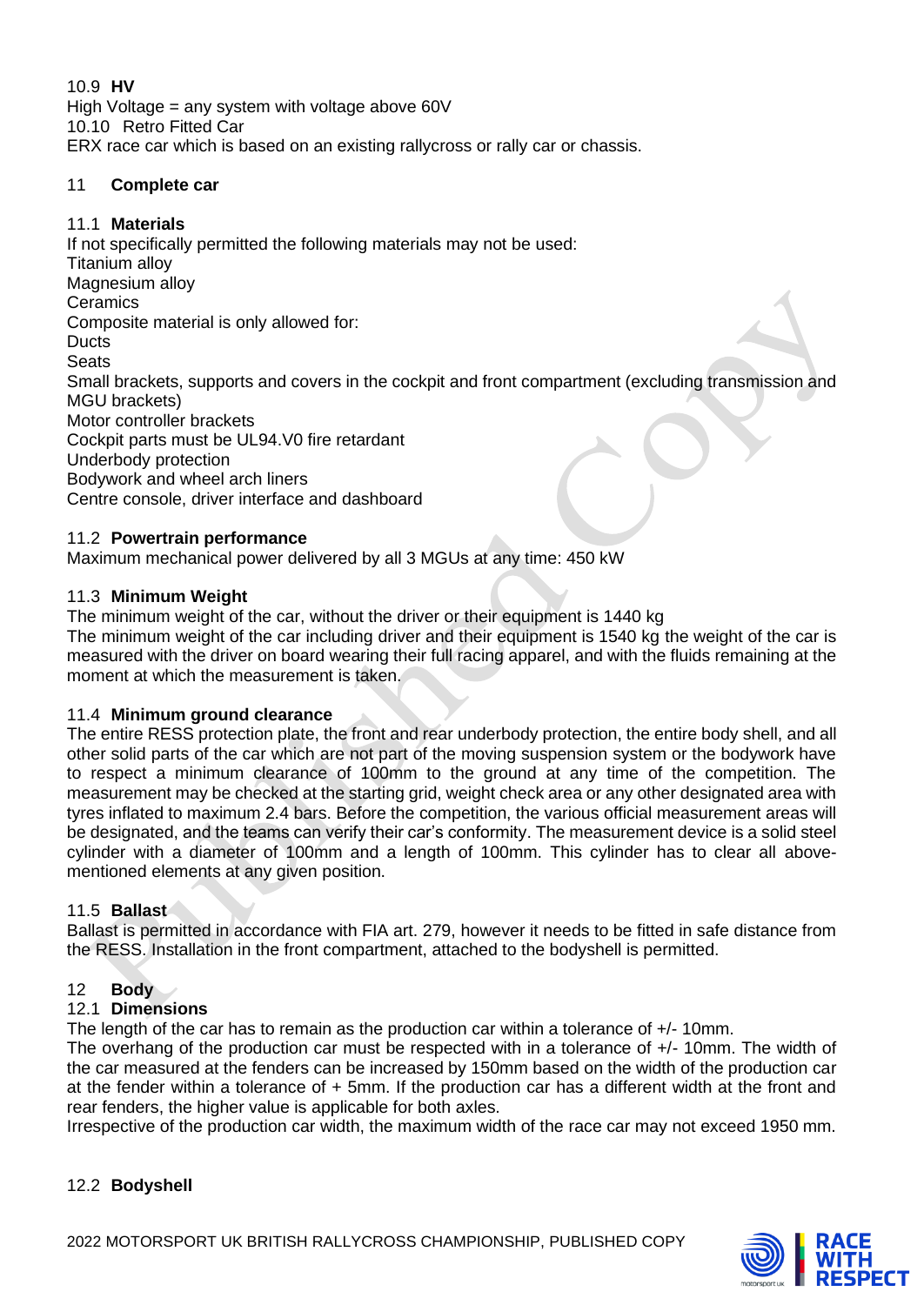The weight of the bare unmodified unpainted production car bodyshell must be listed in the Specification Sheet. All modifications must be documented in the Specification Sheet.

Compulsory modifications:

- Installation of a safety cage complying with FIA Appendix J Article 253.
- Installation of complete ERX powertrain kit as detailed in the supplied installation manual.

Allowed additional modifications:

- Strengthening, in accordance with Article 255-5.7.1
- Removal of unused supports, each modification has to be listed in the Specification Sheet

Local body modification for rear transmission/MGU installation according to the kit installation manual

- Anti-roll bar system
- Pedal box
- Driver seat and seatbelt, complying with FIA Appendix J Article 253

Fitting of the cooling system including lines, wiring system, HV power lines, brake lines, and extinguisher lines

- **Ballast fixation**
- Wheel arches
- Cutouts for driveshaft clearance
- Rear suspension system in accordance with DWG 5.2-1
- Underbody protection
- Mounting of permitted additional components

DWG 5.2-1

Reference plane definition:

The reference plane is a plane parallel to the ground, passing through the lowest point of the original bodyshell floor, so that no remaining part of the original bodyshell and the race car bodyshell is situated below this plane according to DWG 5.2-2.

#### DWG 5.2-2

#### 12.3 **Underbody and underfloor protection**

The fitting of underbody protections is authorised provided that these really are protections which respect the ground clearance, which are removable, and which are designed exclusively and specifically in order to protect the following parts: MGUs, RESS, radiators, suspension, transmission system, cooling system.

The underbody protections listed below are compulsory and have to stay within the listed limitations, but at least have to cover and protect all HV components. (they may only protect technical components and must not be used to create a flat floor).

Front:

Aluminium, minimum 2 mm thick. Steel, minimum 1mm thick. Composite, minimum 2mm thick. Maximum weight of 20 kg Centre/RESS:

Aluminium, minimum 4mm thick. Steel, minimum 3mm thick. Maximum weight of 25 kg

Position of lowest edge not lower than "Body reference plane" see DWG 5.2-2

Gap filling structure according to ERX Kit Manual between plate and RESS compulsory the entire RESS has to be covered by the centre or a combination of the centre, front and rear underbody protection plates. In this area (underneath the RESS) the minimum material thickness for the centre/RESS protection has to be respected.

Rear:

Aluminium, minimum 2 mm thick. Steel, minimum 1mm thick. Composite, minimum 2mm thick. Maximum weight of 20 kg

An additional underfloor protection for the driver compartment floor from composite resembling the floor shape and a maximum thickness of 4 mm is permitted.

It is permitted to include parts of the front underbody protection plate to replace the centre underbody protection plate. The total combined weight front & centre has to remain under 45 kg.

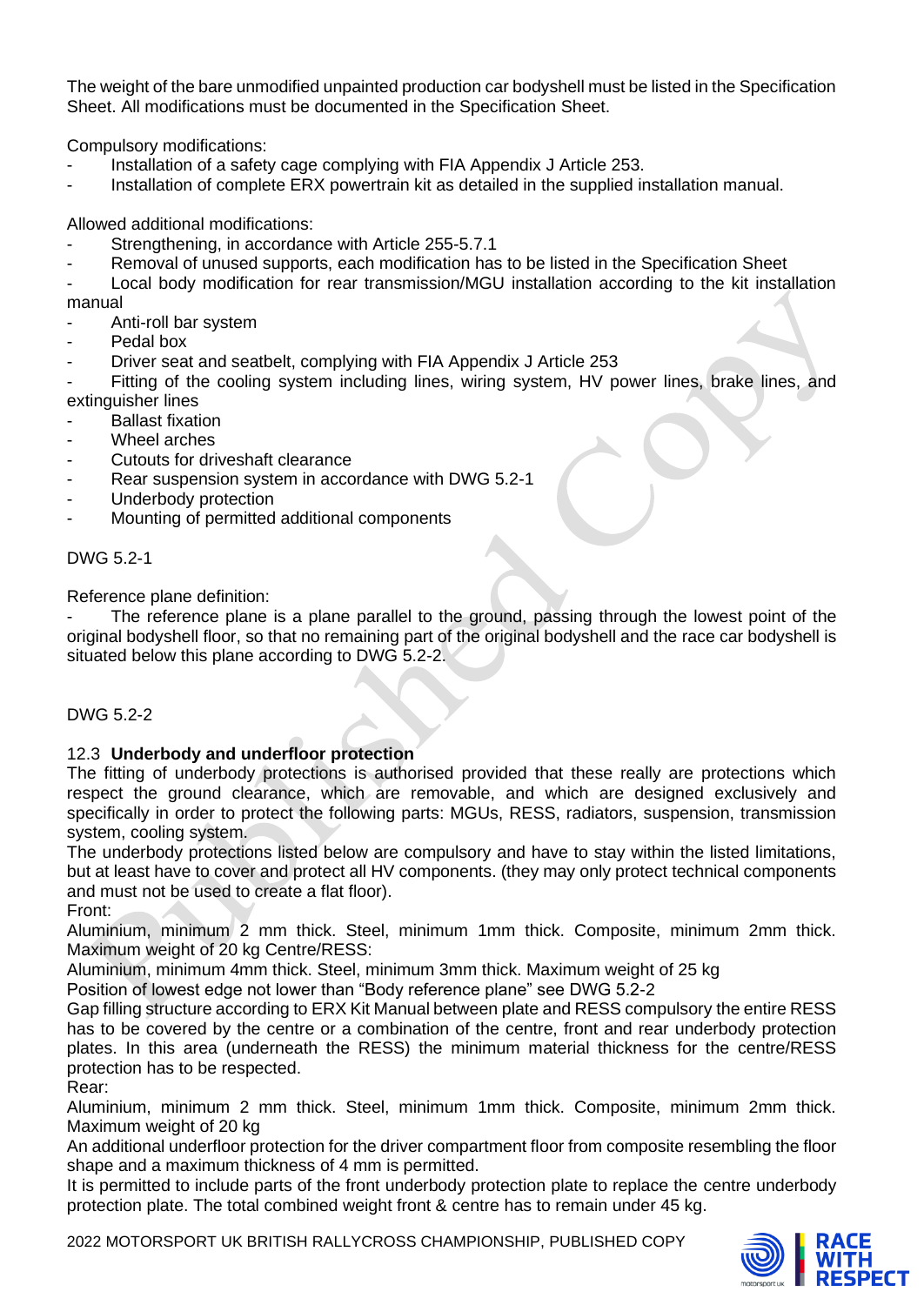It is permitted to include parts of the rear underbody protection plate to the centre underbody protection plate. The total combined weight rear & centre has to remain under 45 kg. The total weight of all 3 underbody protection plates must be below 65 kg.

#### 12.4 **Bodywork**

The production car's bodywork has to remain unchanged except for parts listed below. The original split lines have to be kept except for the headlight and rear light covers.

- Front bumper, free design but respecting the production shape, requires approval, no removable elements allowed, no dive plates, canards etc.

Additional openings allowed to a maximum surface of 3000cm2. The production front bumper mounting bar may be replaced by a single tube with a maximum dimension of 50x2 mm. The new bumper mounting bar, in case used, must be fixed by a maximum of 2 fixation turrets. Its ends must remain unsupported.

**Bonnet** 

Outside shape has to remain original. Inner Shape free. Openings are allowed with maximum 1100cm2. Trims can be fitted to the openings with a maximum height of 50mm. Fixings can be changed to motorsport fasteners.

Front fenders

Free design, no removable elements, no significant aerodynamic function allowed, no openings allowed. Upper half of the wheels must be covered when seen from the top and from behind. Mudflaps are compulsory

Side sill covers

The production car parts may be removed. New covers may be added

Rear fenders

Free design, no removable elements, no significant aerodynamic function allowed, no openings allowed. Upper half of the wheels must be covered when seen from the top and from behind. Mudflaps are compulsory

Rear bumper

Free design based on the production shape, requires approval, no removable elements allowed, no significant aerodynamic function. May be shortened compared to the original shape by maximum 100mm measured from lowest part of the production part in positive Z-direction. Wheel to wheel contact must be avoided by covering the rear wheels sufficiently when looking from behind the car.

**Tailgate** 

Outside shape must remain original. Inner Shape free. Fixings can be changed to motorsport fasteners. Driver's door

The original part with the original side impact protection must be used

Passenger's door

Outside shape must remain original. Inner Shape free.

Driver's side rear door

The original part with the original side impact protection must be used

Modification in wheel arch area permitted to clear the wheel (design free as per the fender). Material of the modification is free.

Passenger's side rear door

Outside shape must remain original. Inner Shape free. Modification in wheel arch area permitted to clear the wheel (design free as per the fender). Material of the modification is free

Additional Rear Aerodynamic device

Permitted, in accordance with FIA Art. 279, but must not be adjustable.

- Windscreen lower trim

The shape must be as on the production car. Material free.

**Mudflaps** 

Compulsory, 4mm thickness, not more than 10cm from ground and have to cover the complete wheel width when looked at from the back.

Wheel housing liners Free.

#### 12.5 **Glazing**

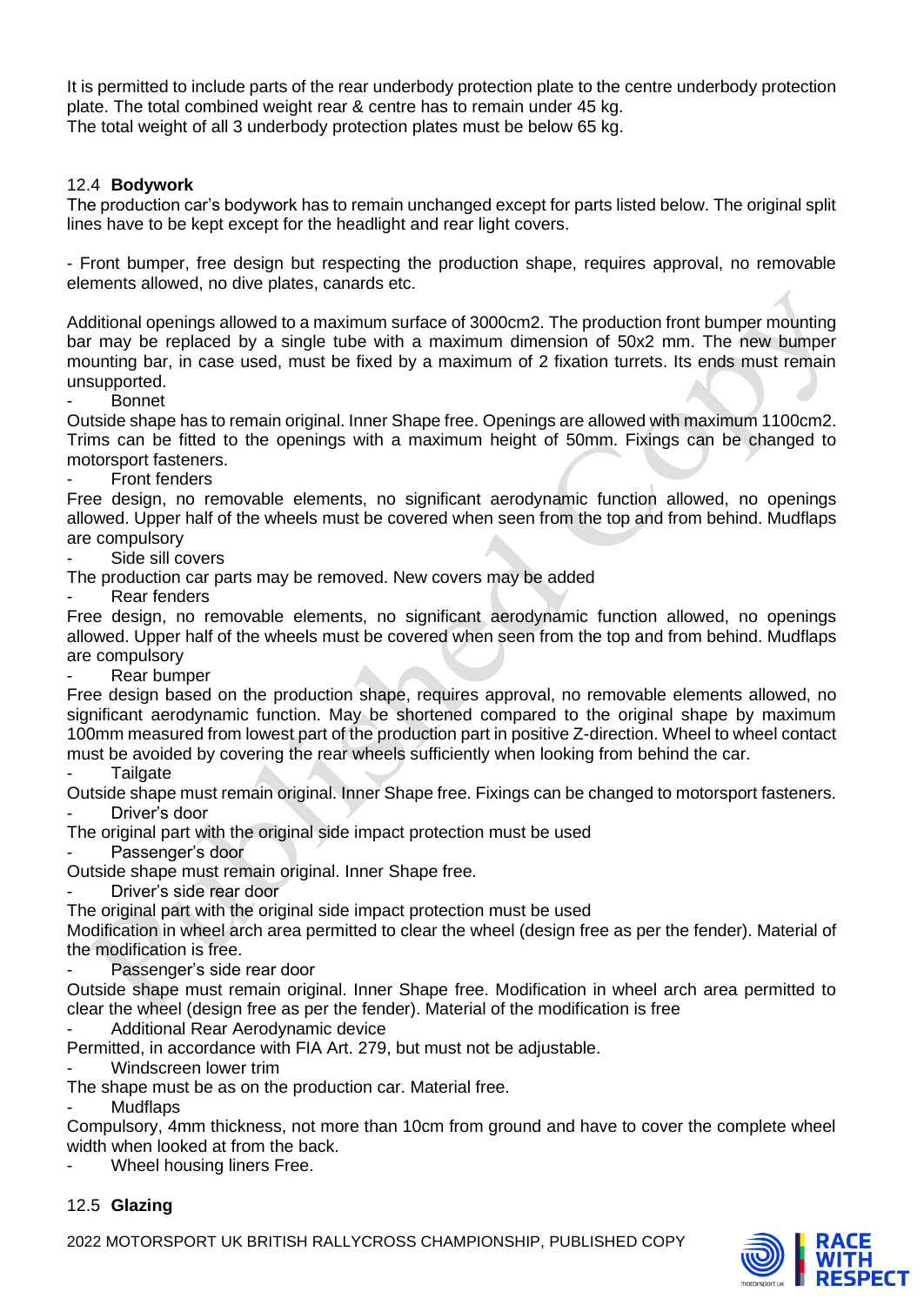The Windscreen can be made from polycarbonate or PMMA with a min thickness of 4.75mm. The production car laminated glass windscreen is also allowed. Production or aftermarket laminated road certified glass windscreens with heating function are also permitted.

All side and rear screens must be made from polycarbonate or PMMA and resemble the shape of the original item. Minimum thickness: 4.75mm for doors. 2mm for remaining the screens on all side doors (two or four) must be removable without tools.

Removal of the door window lifters is permitted. The windows may fix in the closed position.

### 12.6 **Wiper/washer system**

A functioning wiper/washer system has to be in place. The system is free, but the motor has to come from a mass-produced road car.

Washer tank must have a maximum capacity of 2 litres. It´s location is free

#### . 12.7 **Rear view mirrors**

There must be two external mirrors with a minimum surface area 9 square cm. Design free. No significant aerodynamic function.

# 12.8 **External lights**

The production external lights may be replaced by covers resembling the original outer shape. These covers may be integrated into other bodywork parts.

### 12.9 **Interior & safety systems Compulsory:**

- Application of head protection padding in compliance with FIA Appendix J Article 253-8.3.5
- Installation of driver racing seat according to FIA Appendix J Article 253
- Installation of window net according to FIA Appendix J Article 253
- Driver's seat position The driver's seat may not be less than 10mm from any part of the RESS casing.

Seatbelts must be according to FIA 8853/98 or FIA 8853-2016 standard and have six attachment points in accordance with FIA Appendix J Article 253-7.2

An extinguisher system according to the FIA appendix J Art. 253 must be installed. This system must use 3M Novec or equivalent extinguishing agent.

All original seats must be removed.

Permitted modifications:

Original dashboard can be replaced by new part with same shape. Shortening on bottom for serviceability and cluster cover for driver visibility permitted. Refer to FIA App. J Art. 279 10.1.3 Drawing 279-6 for shortening of bottom area. - Removal of all trims and covers inside the car permitted

# 13 **Suspension**

# 13.1 **General**

Double wishbone and MacPherson suspension systems are permitted. Production car wheelbase must be retained with a tolerance of +/- 1%

The use of composite material is forbidden, except for protection or ducts.

13.2 Subframes, front and rear

Must be made from steel. Free design.

Complete subframe minimum weight: 12 kg; Maximum weight: 25 kg

# 13.3 **Dampers & springs**

Maximum four-way adjustable. Inertial systems prohibited. Roller bearings prohibited.

Only steel coil springs are permitted. Helper Springs are permitted. No hydraulic spring

seat adjusters. No active systems. No electric adjustment systems. No adjustment from the cockpit. No interconnection of the damping systems.

#### 13.4 **Uprights, front and rear**

All four bare uprights have to be identical and interchangeable.

#### For MacPherson:

The minimum weight of a bare upright is 5kg. It must be made either from aluminium or steel.

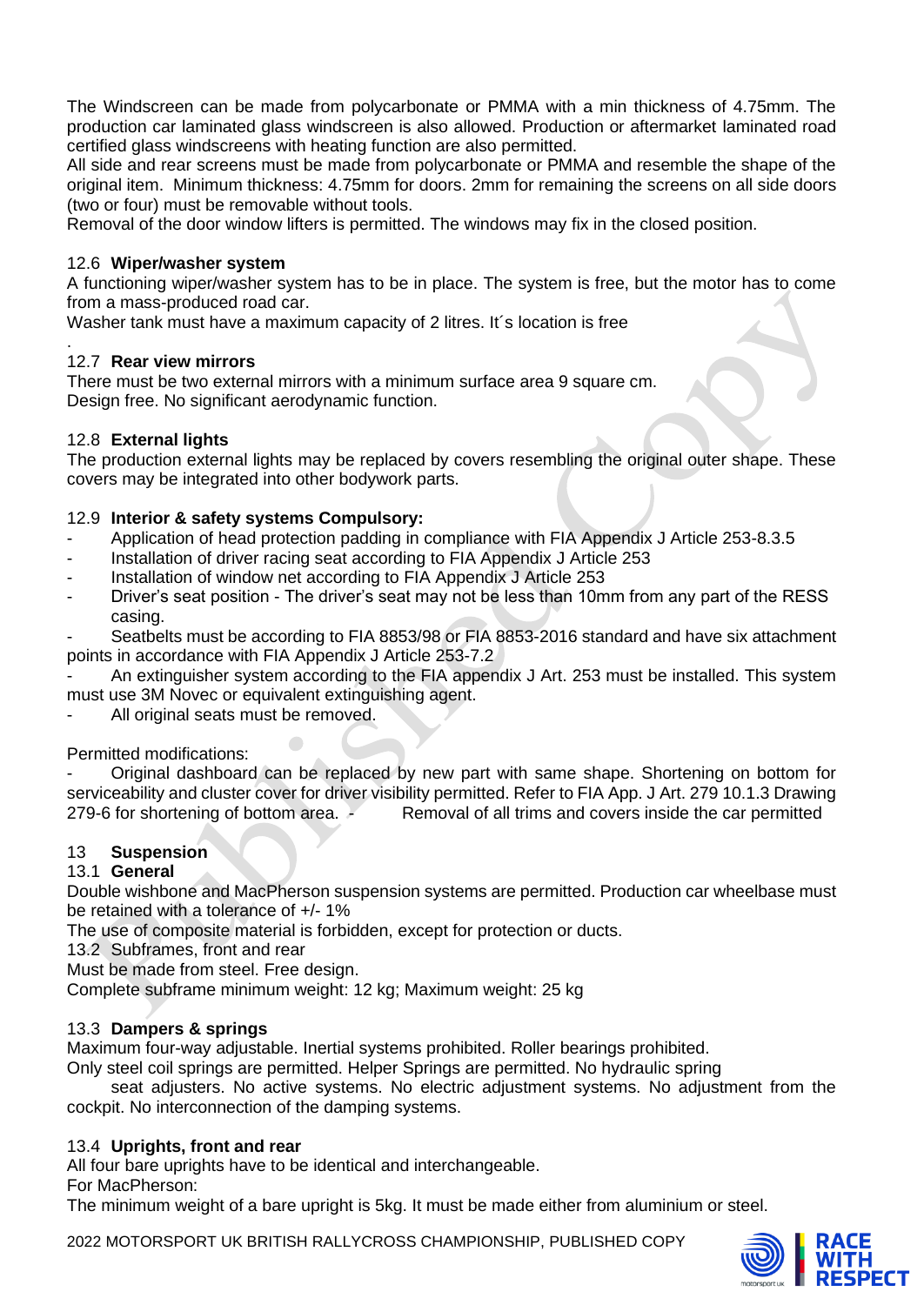The minimum weight of the fully equipped hub carrier, excluding the brake system is 10kg. For double wishbone:

The minimum weight of a bare upright is 3kg. It must be made either from aluminium or steel.

The minimum weight of the fully equipped hub carrier, excluding the brake system is 8kg.

The maximum diameter for wheel bearings is 100mm. Only commercially available bearings are permitted.

The hub design is free, however has to contain a five-bolt wheel fixing system.

# 13.5 **Suspension links**

Must be made from steel.

For MacPherson:

Minimum weight of all suspension arms per corner including tie rod ends, toe links and bearings: 3kg For double wishbone:

Minimum weight of all suspension arms per corner including tie rod ends, toe links and bearings: 5kg

### 13.6 **Anti-roll bars**

Mechanical systems only. Only simple tube style bars. No active systems or adjustability from the cockpit.

### 13.7 **Wheels & tyres:**

Maximum diameter: 18x9"

Aluminium and Magnesium material is permitted. Minimum weight: 7.5 kg Maximum tire width, measured at two bars: 260mm.

Permissible tyres are shown in appendix 2

### 14 **Brakes**

### 14.1 **General**

Free. Brake disc material must be iron based. Liquid cooling prohibited.

Hydraulic handbrake is permitted. Brake balance adjustment is free but may not be automated by any means and has to be purely mechanical and manually operated by the driver.

#### 15 **Steering**

#### 15.1 **General**

Free. Power steering system requires certification. The steering column must retain the production car energy absorbing device.

Commercially available motorsport proven quick release system for the steering wheel is compulsory.

#### 16 **Drivetrain**

#### 16.1 **General**

The transmission as delivered with the ERX Kit must be used without modifications except:

- Differential ramps may be chosen from ERX Kit options catalogue
- Preload and friction face quantity setup may be changed
- Breather catch tank is free

Adaptor plate and adaptor shaft between MGU and transmission is free, but its sole purpose is to fix and connect the MGU to the transmission. No other function is permitted. The adaptor plate must be made from Aluminium.

The gear ratio setup as delivered by the kit supplier must not be changed.

16.2 Installation

Front transmission on the front axle, must be fitted in the front compartment

Rear transmission on the rear axle, must be fitted in the designated area described in the ERX Kit installation manual.

#### 16.3 **Driveshafts**

Driveshafts are free excluding the inner tripod joints (from supplier kit).

The shaft cross section must be circular. Only solid bars, no tubes allowed.

16.4 Parking Lock System

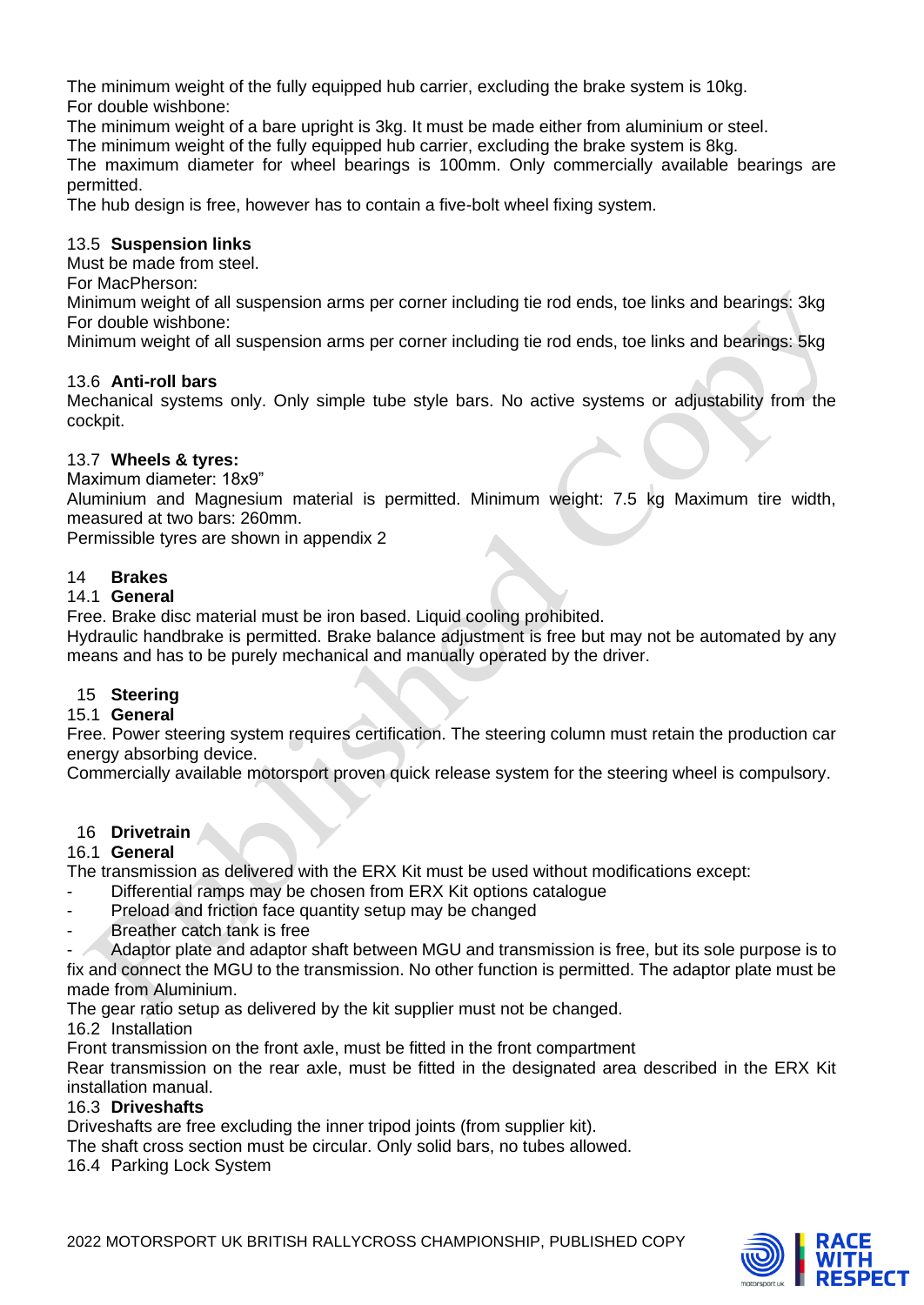At least one axle must have a parking lock mechanism fitted to the transmission. The design is free and may also be electrically activated. The driver must be able to activate the parking lock while seated in the car in racing condition. The system must have a sensor (digital switch).

# 17 **MGU**

# 17.1 **General**

Two options are allowed:

1) ERX MGU delivered with the ERX powertrain kit

2) OEM mass production road car MGU

It is not permitted to mix options one and two.

In order to use option 2) a developer must complete following procedure:

The developer must contact the TRH to request the use of the specific MGU including providing global technical information about the unit.

The developer must provide written permission from the OEM permitting the use of the respective MGU model.

The TRH issues a MGU specific specification sheet extension

Definition of a MGU specific mechanical integration package which has to be used without modification by the developer for the specific MGU

The procedure as defined by the TRH must be followed. Full details about the procedure will be supplied by TRH at the start of the application process, can vary slightly depending on the chosen MGU and may be subject to change at any time.

# 17.2 **Modifications**

No modifications allowed to any MGU (ERX, or OEM) apart from modifications listed in the ERX Kit manual, or OEM MGU specific extension to the Specification Sheet issued by the TRH.

# 17.2 **Installation**

One MGU on the front axle, must be fitted in the front compartment

Two MGUs on the rear Axle, must be fitted in designated area as defined in the ERX Kit Manual.

# 17.3 **Cooling system**

Free, but must be fluid to air heat exchanger, no chillers allowed. Instructions from the Projekt Kit manual must be followed without exception. The radiator core must have a simple rectangular shape (no complex shapes with curvatures etc.). Airducts permitted up and downstream. Fans permitted maximum distance from radiator surface facing to the fan and the last part of the fan: 300mm. The radiators must not be located in the cockpit.

Only the external conditioning and cooling devices permitted in the ERX Kit manual may be used during the Competition, and only in full accordance with the ERX Kit Manual. If cooling lines pass through the cockpit, they must have leak-proof covers.

# 18 **Motor controllers**

# 18.1 **General**

Only the motor controllers delivered with the ERX kit may be used. No modifications allowed. Permitted locations:

- front compartment
- behind the main roll bar

# 18.2 Cooling **system**

Free, but must be fluid to air heat exchanger, no chillers allowed. Instructions from the Kit manual must be followed without exceptions. The radiator core must have a simple rectangular shape (no complex shapes with curvatures etc.). Airducts permitted up and downstream. The maximum distance between radiator surface facing the fan and the rearmost part of the fan (furthest away from the radiator face) is 300mm. The radiator must not be located in the cockpit.

Only the external conditioning and cooling devices permitted in the E ERX Kit manual may be used during the Competition, and only in full accordance with the ERX Kit Manual. Cooling lines are not

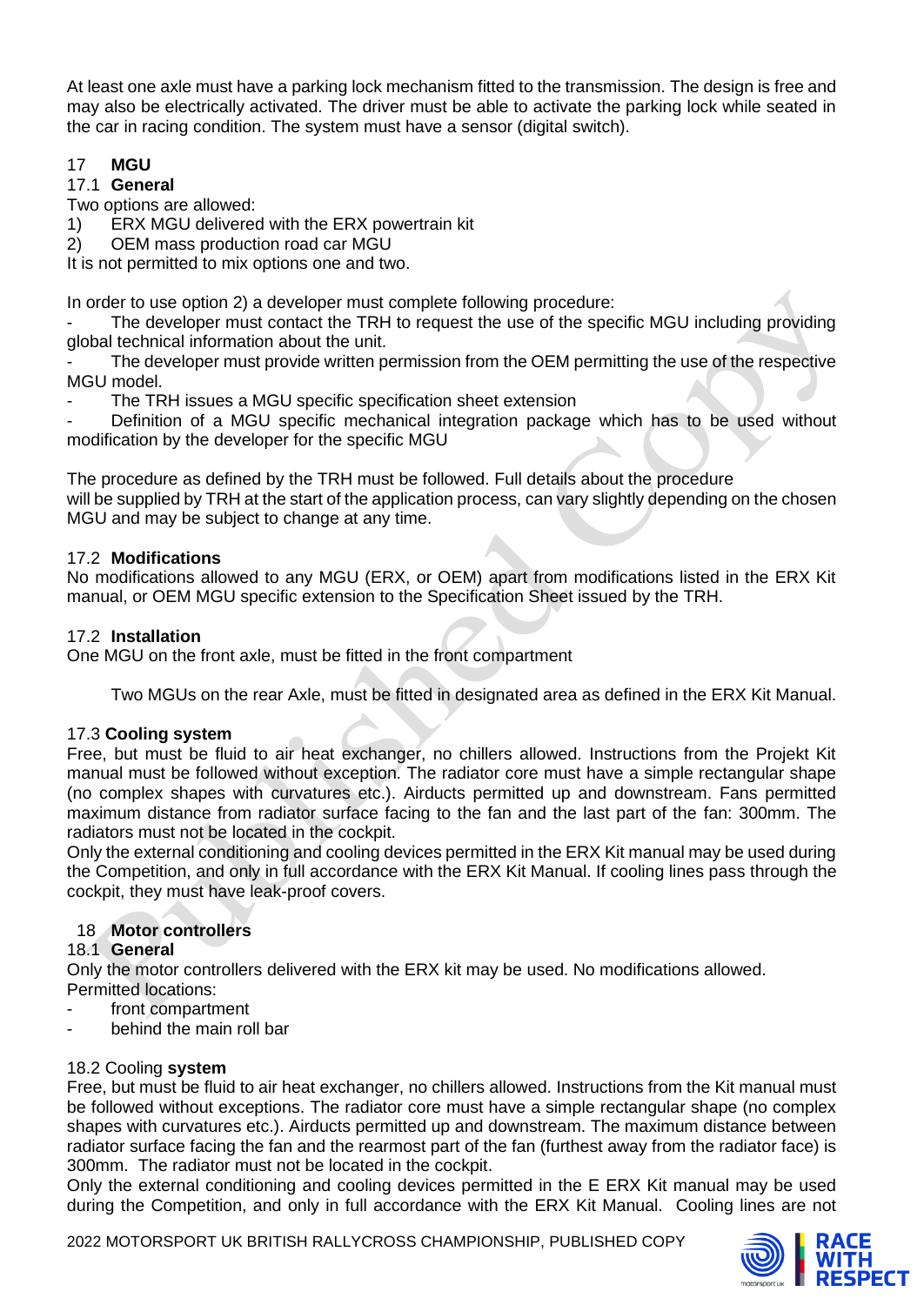permitted in the cockpit, except very close to the Controllers in which case they must have leak-proof covers.

Lines for a cockpit heater are permitted.

# 19 **HV system**

## 19.1 **General**

Other than the components delivered with the ERX kit and listed below, no additional components can be added to the HV system:

- RFSS
- Motor Controller MGU
- DC-DC Converter

An optional Charging interface may be added but must be supplied by the kit supplier and installed in accordance with the ERX Kit Manual. IP55 class is the minimum requirement for all HV parts.

### 19.2 **HV cabling**

Only ERX registered HV cable may be used.

All HV cables and connections must be situated at least 200 mm above ground level and at least 100mm above any underbody protection plates at any times. They must be kept at a safe distance from any moving parts ensuring no contact even in case of minor damage to the car's structure in this area. The connectors and lugs supplied with the kit must be used according to the ERX Kit manual. The HV cables must be continuous and must not have any interruptions between the connectors of:

- RESS and Motor Controllers
- RESS and DC-DC Converter
- Motor Controllers and MGU
- RESS and Charging Interface

DC cables must be labelled clearly, visibly, and permanently according to the polarity (positive [+] and negative [-]) at both ends.

AC cables must be labelled clearly, visibly, and permanently according their function (U, V, W) at both ends.

If the HV cables pass through a bulkhead, the use of a bulkhead passage element is compulsory and must be either commercially available industrial cable glands, or at least fulfil following requirements:

Each cable must be surrounded by a pass-through device made from one single piece of hard plastic surrounding the cable (PVC, POM-C or similar)

The device wall thickness must not be less than 3mm

The protection area of the cable must have at least a length of 5mm on each side of the bulkhead

To avoid any damage by vibration the device must be bolted on the bulkhead by a minimum of two M6 screws.

The edges in contact with the cable sheath must have a min radius of 3mm

A maximum number of three cables can pass through one device but each cable must have its own dedicated circular passage in the device.

The cable(s) can be glued or sealed in the device.

DWG 12.2-1

# 20 **E/E system (Electric / Electronic)**

#### 20.1 **General**

With the exception of items listed below, only the electric / electronic units which are supplied with the powertrain Kit may be used: - Driver Display

- Team Data Logger must not have integrated GPS

- Driver Interface (Steering Buttons)
- Sensors according to sensor list 13.2-L1
- 12V Battery
- Standalone Video System; may include GPS Sensor
- Rain light including switch & brake lights
- Power steering system
- Interior heating system

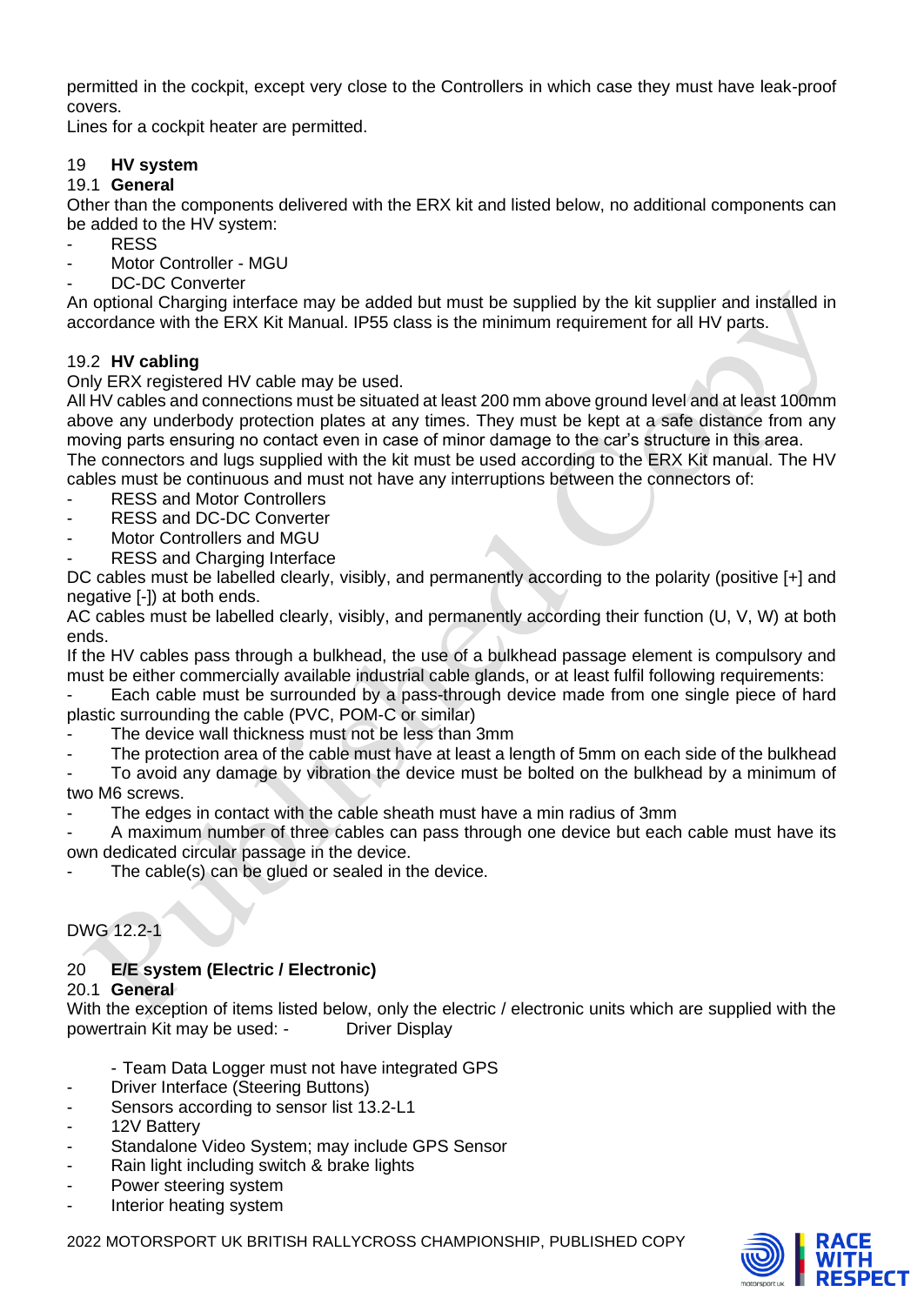- Window heating
- Safety lights
- Coolant pumps
- **Fans**
- Radio system
- Extinguisher system
- Lap beacon
- **Wipers**
- Washer pump
- Horn derived from a road car

For safety reasons, during an event, the competitors must allow officially assigned technicians access to any electric control units on their request.

# 20.2 **Permitted additional sensor and switches list (In addition to ERX kit)**

- Accelerator Pedal Position (QTY 2)
- Brake pedal position (QTY 1)
- Coolant temperature (QTY 4)
- Coolant pressure (QTY 4)
- Ambient air temperature (QTY 1)
- Ambient air pressure (QTY 1)
- Brake pressure (QTY 3)
- Handbrake switch (QTY 1)
- Steering angle (QTY 1) Accelerometer (QTY 3)
- Beacon / Lap Marker (QTY 1)
- Driver buttons (QTY 12)
- Driver rotary switches (QTY 2)
- GPS Sensor (QTY 2)

### 20.3 **12V Battery**

Must be commercially available. Maximum capacity of 30 Ah. Maximum voltage: 15V Must be positioned in the front compartment. If Li-Ion technology is used, the developer hast to consider safety against charging a deep-discharged battery.

#### 20.4 **VCU**

Only the ERX kit supplied VCU, and software is permitted. Developers have limited access in order to calibrate and adjust certain powertrain parameters solely for drivability and driver performance. Developers also have the possibility to setup their specific logging system. The firmware on all VCUs is identical, locked and can be controlled through the integral scrutineering function by scrutineers with the sole need for a communication cable and the basic software, provided by the kit supplier. Updates of the firmware will be published by the kit supplier and supplied to the developers.

#### 20.5 **Wiring Harness**

The base wiring harness supplied as part of the kit must be used in its entirety without modification except as specifically permitted. The CAN communication and main switch system may not be modified. The additional car specific wiring harness is free.

#### 20.6 Horn

For paddock safety, all cars must be equipped with a signal horn derived from a road car. The driver must be able to activate the horn when seated in the car

| $1.1$ P $\sim$ 1.1 $\sim$ 1.1 | <b>ED, OF Applicable Fig. Logalation articles</b> |  |          |          |
|-------------------------------|---------------------------------------------------|--|----------|----------|
| Art. 253                      | 18.4.4.1                                          |  | Art. 255 | Art. 279 |
|                               | 18.4.4.2 a-f                                      |  | 5.7.1    | 8.4      |
| 3.1                           | 18.5                                              |  | 5.7.2.5  | 8.5      |

Appendix 1 – List of applicable FIA regulation articles

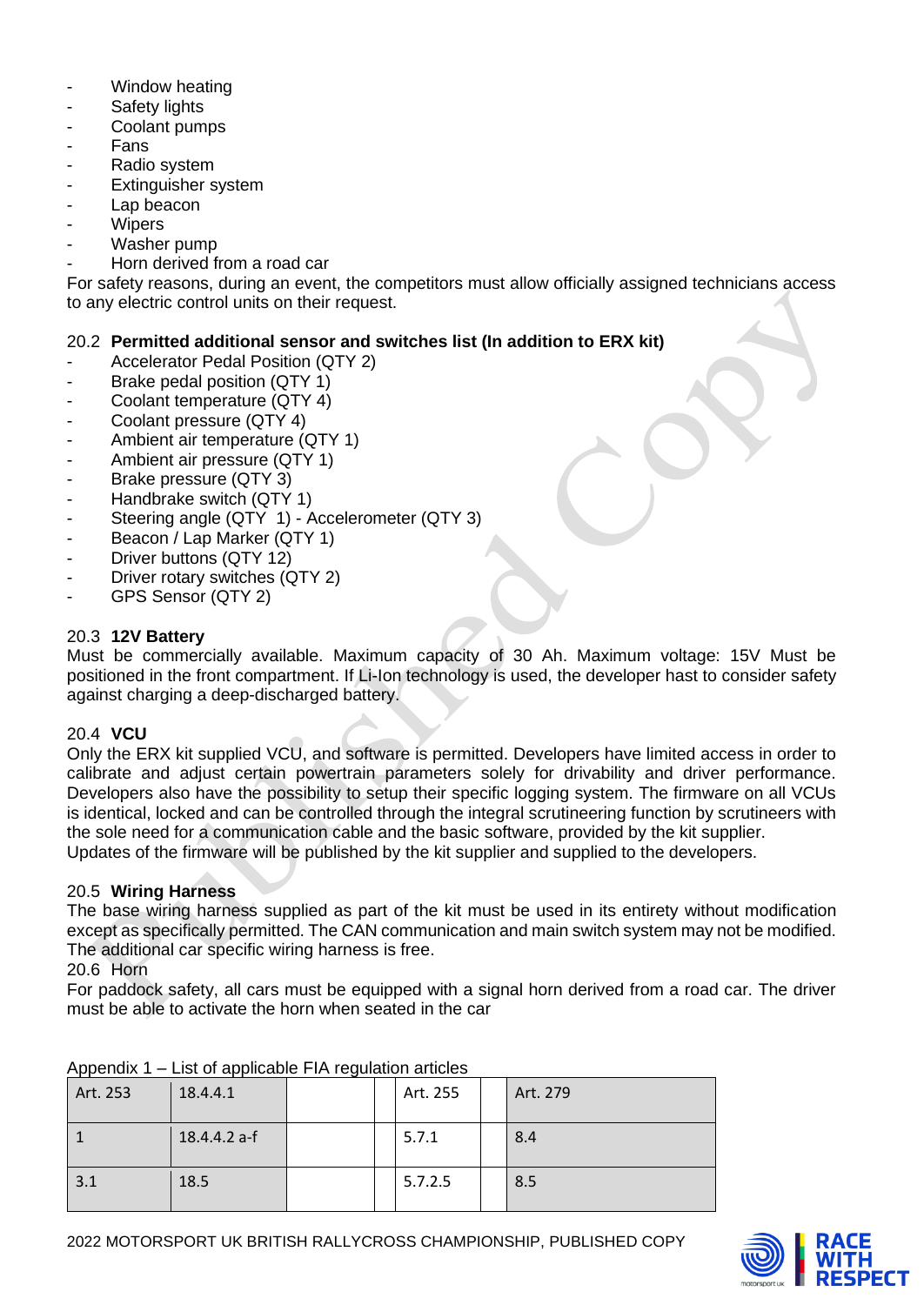| 3.2            | 18.7 a-d  |  | 5.7.3.1  | 9.3.1                        |
|----------------|-----------|--|----------|------------------------------|
| $\overline{4}$ | 18.8 a-b  |  | 5.7.3.5  | 10.2.17 Except adjustability |
| 5              | 18.9      |  | 5.7.3.7  | 10.3.1                       |
| 6.1.2          | 18.10     |  | 5.7.3.9  | 10.3.2                       |
| 6.1.3          | 18.11     |  | 5.7.3.11 | 10.3.4                       |
| $6.2$          | 18.12     |  | 5.8.2    | 10.3.6                       |
| 7.2.2          | 18.13     |  | 5.8.3    | 10.3.7                       |
| 7.2.3          | 18.15     |  |          | 10.3.12                      |
| 7.2.4          | 18.16     |  |          | 10.3.16                      |
| 7.2.5          | 18.17 a-d |  |          | 10.3.18                      |
| 8              | 18.17 f   |  |          | 11.5                         |
| $\mathsf g$    | 18.18     |  |          |                              |
| 10             | 18.19     |  |          |                              |
| 11.2           | 18.20 b-c |  |          |                              |
| 16             | 18.20 e-f |  |          |                              |
| 17             | 18.20 j   |  |          |                              |
| 18.1 a-e       | 18.22 a   |  |          |                              |
| 18.2           | 18.22 с-е |  |          |                              |
| 18.4.1 d-j     | 18.22 i-j |  |          |                              |
| 18.4.2         | 18.23     |  |          |                              |

 $\sum_{i=1}^n$